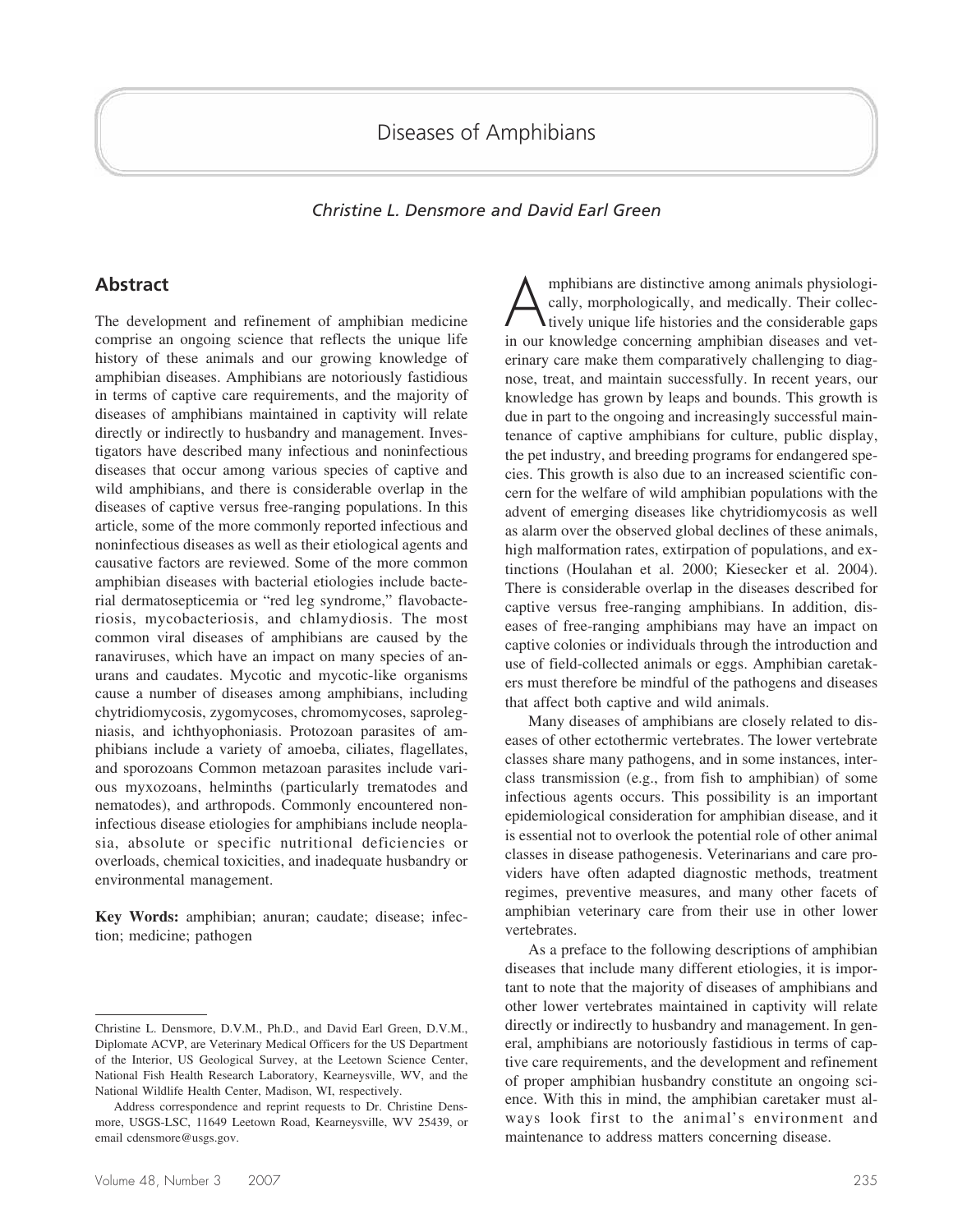# **Bacterial Diseases**

As is generally true of animals maintained in captivity, bacterial diseases may be problematic for captive amphibians. Bacterial infections are common consequences of other problems such as traumatic injury in unsanitary captive situations and may be secondary invaders following viral infections and mycotic skin infections such as saprolegniasis and chytridiomycosis. As with other ectothermic animals, the majority of pathogenic bacteria that affect amphibians are Gram-negative organisms, yet Gram-positive bacteria also may produce significant disease. Investigators have isolated many presumptive bacterial pathogens from diseased or dead amphibians, yet very few bacterial etiologies are supported by fulfillment of Koch's postulates. The difference is due both to the frequent association of bacteria as secondary to other disease processes and to the mistaken attribution of pathogen status for innocuous postmortem invaders.

### Red Leg Syndrome (Bacterial Dermatosepticemia)

Among diseases that affect captive and wild amphibians, probably the most overdiagnosed and misdiagnosed disease is red leg syndrome. Also known as red leg disease or, more accurately, bacterial dermatosepticemia, red leg syndrome is a generalized systemic bacterial disease associated with, as the name implies, cutaneous erythema. Erythema, which occurs most often on the ventrum or extremities, is due to vasodilation, congestion, and petechial, paintbrush, or ecchymotic hemorrhages. Other clinical signs that are attributed to red leg syndrome include anorexia, swelling, edema (generalized or localized to extremities or the lymphatic sacs), coelomic effusions, and epidermal erosions, ulcers, sloughing, or necrosis. This disease also may present as sudden death, with few or no overt signs. Red leg syndrome is presumed to be a widespread disease, having been reported for >100 years in many different species of anurans and caudates in captivity and in the wild. However, it is necessary to view most reports that were published before the mid-1990s with caution because virus and fungal cultures were rarely attempted and many diagnoses of infection were not confirmed with histopathology. Historically, the most frequently implicated etiological agent is *Aeromonas hydrophila*; however, many other Gram-negative bacilli including aeromonads, pseudomonads, enterobacteria (e.g., *Citrobacter*, *Proteus*, *Salmonella*) may be involved. In addition, some Gram-positive bacteria (e.g., *Streptococcus* and *Staphylococcus*) have been linked to this syndrome (Crawshaw 1992; Mauel et al. 2002). Investigators now regard red leg syndrome as a more general term that is associated with peracute to acute bacterial septicemia, and it is no longer considered synonymous with *A. hydrophila*associated disease.

Multiple and diverse pathogens of amphibians may present clinically or after death with signs of classical pre-

1990s red leg syndrome. Other nonbacterial pathogens that may present with similar clinical signs include ranaviruses (Cunningham et al. 1996a) and infection by *Batrachochytrium dendrobatidis* (chytridiomycosis). Because postmortem bacterial invasion of organs is a common phenomenon among aquatic vertebrates, including amphibians, and it occurs much more rapidly than in terrestrial, endothermic vertebrates, diagnosis of red leg syndrome is unreliable when it is based solely on bacterial isolation from tissues of an amphibian that died >1 to 3 hours before the necropsy. It is highly likely that this practice has historically led to considerable overdiagnosis of red leg syndrome epizootics among diseased amphibian populations. In addition, bacteria are occasionally isolated from healthy amphibians that are euthanized and promptly necropsied, and secondary dermal or dermatosystemic bacterial infections may be common sequelae to other infectious and noninfectious diseases, further obscuring the true etiology. This notion is further supported by the ubiquitous nature of many of the suspected bacterial pathogens associated with red leg syndrome, including *A. hydrophila,* and the frequent isolations of this genus of bacteria from the intestinal tract of normal, healthy-appearing captive and free-living amphibians. We recommend a full diagnostic workup that includes gross pathology and histopathology as well as microbial culture to achieve a more definitive diagnosis and avoid misdiagnosis of bacterial dermatosepticemia.

To treat red leg syndrome, we advise premortem identification of the etiological agent through diagnostic testing, including microbial culture and antibiotic sensitivity test $ing<sup>1</sup>$  In general, parenteral broad-spectrum antibiotics have provided the best results. Treatment often may be impractical or unsuccessful, depending on the causative agent, chronicity of the disease, efficacy of antimicrobial treatment regimes, and presence of concurrent primary pathogens. If one uses broad spectrum antibiotics, it is important to strongly consider giving concurrent therapy with an antifungal drug to avoid overgrowth or opportunistic fungal infections and to eliminate possible concurrent mycotic infections. In captive populations, correction of poor husbandry practices to reduce stress and self-inflicted injury and to improve sanitation and other environmental conditions also may help to address additional underlying or concomitant problems.

## Flavobacteriosis

Numerous reports of flavobacteriosis, or bacterial disease associated with the genus *Flavobacterium*, appear in the literature in association with both wild and captive amphibian populations, including anurans and caudates. Flavobacteria are Gram-negative yellow pigment-producing bacteria that are commonly recognized pathogens of lower vertebrates and are widely present in aquatic environments. Tay-

<sup>&</sup>lt;sup>1</sup>A Compendium of Drugs and Compounds Used in Amphibians appears as an appendix to this issue (Smith 2007).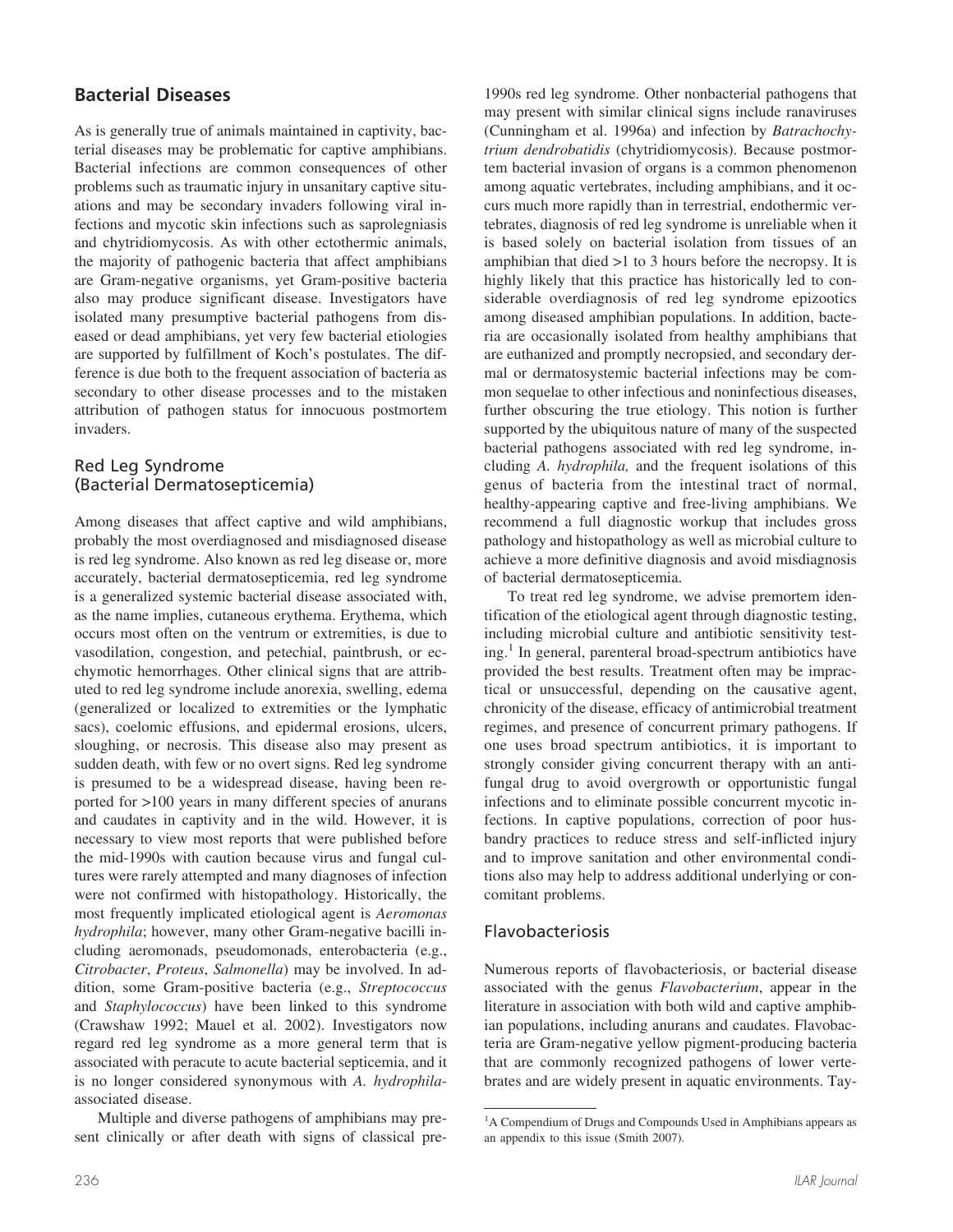lor et al. (2001) have referred to systemic flavobacteriosis as the "edema syndrome"; however, effusions into the lymphatic sacs and body cavity of amphibians may have many and varied etiologies, including ranaviral infections, other systemic bacterial infections, renal disease, lymph heart disease, and others. Clinical signs and gross findings of flavobacteriosis are nonspecific and include effusions in the lymphatic sacs, hydrocoelom, lingual or corneal edema, panopthalmitis, petechiation, and visceral congestion (Keller and Shilton 2002; Olson et al. 1992; Taylor et al. 2001). The clinical presentation of flavobacteriosis often closely resembles the presentation of bacterial dermatosepticemia. In addition, Hayes et al. (2002) have associated flavobacterial meningitis with immunosuppression related to pesticide exposure. Mortality due to flavobacteriosis among captive anuran colonies may be significant (Green et al. 1999). Pathogenic species reported in amphibians include *Flavobacterium oderans*, *Flavobacterium indologenes*, and *Flavobacterium meningosepticum* (Green et al. 1999; Olson et al. 1992). Veterinarians have made diagnoses through bacterial culture and molecular analysis (polymerase chain reaction [PCR<sup>2</sup>]) (Green et al. 1999; Mauel et al. 2002; Olson et al. 1992). Crawshaw (1992) and Hadfield and Whitaker (2005) have reported achieving the best treatment with antibiotic regimes based on antimicrobial sensitivity testing using premortem bacterial culture.

### Mycobacteriosis

Bacteria of the genus *Mycobacterium* cause the disease mycobacteriosis. These bacteria are small, Gram-positive, acid-fast bacilli. Many ubiquitous species of mycobacteria are pathogenic, and these various mycobacteria may potentially infect and produce disease among all six vertebrate classes. Mycobacteriosis is not an unusual health-related problem among lower vertebrates, especially in association with captive aquatic species. Mycobacteria are commonly isolated from a number of captive amphibian species, most often from adult anurans (Green 2001). Species isolated from amphibians have included *Mycobacterium marinum, Mycobacterium chelonei, Mycobacterium fortuitum, Mycobacterium xenopi, Mycobacterium abscessus, Mycobacterium avium*, and *Mycobacterium szulgai* (Chai et al. 2006).

Mycobacteriosis is generally a chronic, slowly progressive disease that may present with a wide range of clinical signs and gross findings. Early signs of disease may be subtle or unapparent, and fulminate clinical signs often do not develop until the disease has become widely systemic. Chronic granulomatous inflammation is a hallmark of mycobacteriosis, and lesions may appear grossly as solitary or multifocal nodules. Affected skin frequently involves the digits and mouth and may present as miliary lesions. Internally, the disease commonly affects the liver, spleen, intestines, and mesonephros (kidney). Additional clinical signs include lethargy, poor body condition, and wasting as well as a mucopurulent nasal or oral discharge. Green (2001) has reported that misdiagnoses of "lymphosarcoma" and "transmissible lymphosarcoma" litter the published literature on amphibian mycobacteriosis. It is important to suspect this infection when granulomatous, histiocytic, lymphocytic, caseous, or pyogranulomatous nodules are found in any organ, including the skin.

Diagnosis of mycobacteriosis based on bacterial culture may be protracted, tedious, and often unsuccessful because mycobacterial organisms are very fastidious and notoriously slow growing. We and others (Gauthier et al. 2003; Maslow et al. 2002) recommend attempting cultures with Lowenstein-Jenson or Middlebrook agar culture media with cultures grown at 23, 30, and 37°C. It is feasible to obtain additional diagnostic confirmation through visualization of acid-fast bacilli present in cytological or histological specimens; however, if Gram-positive bacilli are evident in inflammatory nodules histologically and Ziehl-Neelsen acidfast stain is inconclusive, it is then necessary to use alternative acid-fast stains such as Fite-Faraco. Identification of the mycobacterial pathogen via PCR is probably best for providing a reliable and timely diagnosis (Maslow et al. 2002). Various species of mycobacteria are zoonotic, therefore it is appropriate to take precautions when handling potentially infected animals or related biological specimens, especially if the handler is immunocompromised or has open skin wounds. As Pessier (2002) and Taylor et al. (2001) have reported, the lack of any reported effective treatment of mycobacteriosis for amphibians warrants the culling of affected animals and the thorough disinfection of holding facilities.

## Chlamydiosis

Many reports of chlamydiosis appear in the literature among both wild and captive populations of anurans, including the African clawed frog (*Xenopus* sp.), Gunther's triangle frog (*Ceratobatrachus guentheri*), the giant barred frog (*Mixophyes iteratus*) and most recently in the European common frog (*Rana temporaria*) (Berger at al. 1999; Blumer et al. 2007; Reed et al. 2000; Taylor et al. 2001; Wilcke et al. 1983). The causative agent, *Chlamydophila* sp., is a Gramnegative, coccoid, obligate intracellular pathogen (Bodetti et al. 2002). The most frequently identified species of chlamydial organisms reported to infect and cause disease in amphibians are *Chlamydophila psittaci* and *Chlamydophila pneumoniae* (Bodetti et al. 2002; Jacobson et al. 2002). In addition, Blumer et al. (2007) report subclinical infections by *Chlamydia suis* and *Chlamydophila abortus* in free-ranging European common frogs (*Rana temporaria*) and captive African clawed frogs (*Xenopus laevis*) in Switzerland.

Reported clinical signs of disease include petechiation and sloughing of skin, abdominal swelling due to hydrocoe-

<sup>2</sup> Abbreviations used in this article: ATV, *Ambystoma tigrinum* virus; Bd, *Batrachochytrium dendrobatidis*; FV-3, frog virus 3; PCR, polymerase chain reaction; TEV, tadpole edema virus.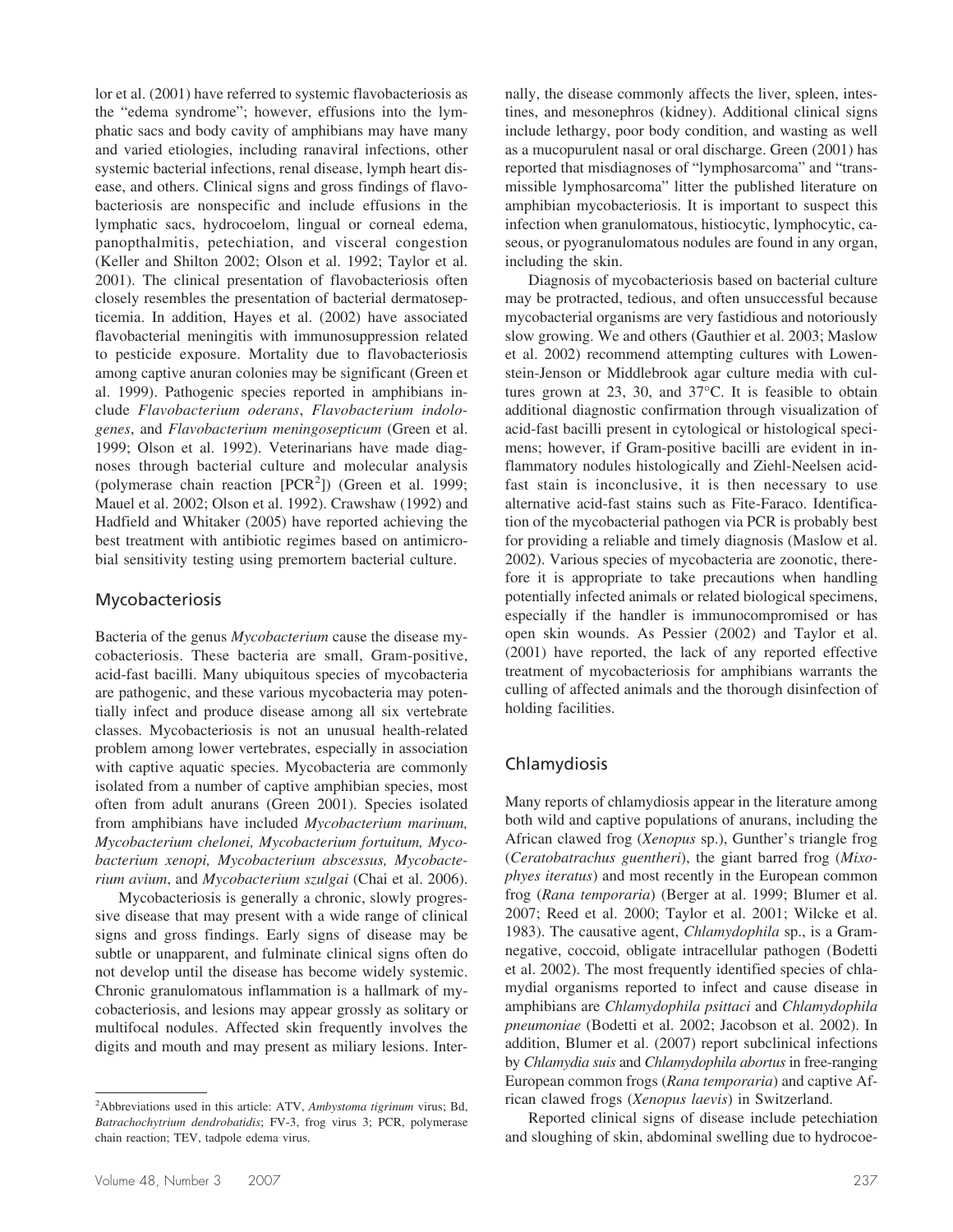lom, accumulation of excess fluid in lymphatic sacs, lethargy, and cutaneous depigmentation. Berger et al. (1999) have also reported and described an association with interstitial pneumonia. Based on clinical presentation, differentiation of chlamydiosis from red leg syndrome and ranaviral infections has been problematic. Internally, organs such as the liver, spleen, and kidney may have gross swelling and histological evidence of marked histiocytic or granulomatous inflammation. The liver is the organ of choice for histological examinations because it typically shows disseminated to diffuse lymphohistiocytic infiltrates with occasional scattered foci of purulent inflammation. Similar lymphohistiocytic (granulomatous) inflammation also affects the spleen, pulmonary interstitium, heart, and mesonephroi. Histological observation may reveal chlamydial intracytoplasmic basophilic inclusions in hepatocytes. Ultrastructurally, characteristic reticulate and dense elementary bodies are useful to confirm a diagnosis of chlamydiosis (Berger et al. 1999). Blumer et al. (2007) however, using very sensitive immunohistochemistry and PCR tests, found that histological changes were mostly absent in subclinically infected wild and captive frogs. In some cases, coinfection with other bacterial or fungal pathogens has complicated the diagnosis and histological findings. Useful diagnostic procedures have included cell culture, immunofluorescence, immunohistochemistry, electron microscopy, and PCR (Berger et al. 1999; Blumer et al. 2007). Recommended treatment regimes include oral administration of tetracycline-class antibiotics (Pessier 2002).

# **Viral Diseases**

Compared with known viruses of other lower vertebrates, there are very few described pathogenic viruses that affect amphibians. However, based on increasing concern over the health status of wild amphibian populations and the increased use of amphibians for commercial purposes, research, and public display, our current knowledge of viral diseases that affect amphibian species has been expanding swiftly. Beginning in the 1960s, with the advance of cell culture technology, virology of ectothermic vertebrates developed considerably; and in recent years, with the advent of molecular diagnostic tools, identification and characterization of the viruses of lower vertebrate classes have become considerably more refined. Historically, the common development of secondary bacterial infections and misinterpretation of postmortem bacterial invasion were quite likely significant factors in the underdiagnosis of viral diseases of amphibians. Now, however, viruses are frequently isolated from captive and wild amphibians.

### Ranaviruses

By far, the best described pathogenic amphibian viruses are the ranaviruses, a group composed of viruses from the genus

*Ranavirus*, family *Iridoviridae*. These double-stranded DNA viruses have icosahedral virions that measure 120 to 200 nm in diameter and sometimes bear an envelope derived from the host cell's cytoplasmic membrane (Essbauer and Ahne 2001). Several ranaviruses are well described and are known to affect fish, amphibians, and reptiles. Among the well-described piscine ranaviruses are epizootic hematopoietic necrosis virus (EHNV) and largemouth bass virus (LMBV). Investigators have demonstrated interclass transmission and development of disease in association with some ranaviruses (Essbauer and Ahne 2001). Virulence is generally host specific, and highly virulent ranavirus species and strains are known to affect anurans and caudates. Generally, pre- or perimetamorphic life stages are most susceptible. Ranaviruses frequently are associated with die-offs and acute population declines among wild amphibians and rarely are isolated from clinically normal individuals.

Although there is some uncertainty regarding precise taxonomic relationships among the described ranaviruses of amphibians, many are closely related antigenically and present with the same general suite of clinical signs and gross and histological abnormalities. Disease presentations vary from sudden death with few or no clinical signs to high percentages of severely affected individuals. Ranavirus transmission occurs by direct contact with infected animals and includes cannibalism among larvae, ingestion of virus, or contact with virus in water column (Johnson and Wellehan 2005). Disease is generally systemic and presents acutely with incubation ranging from a few days to 2 weeks (Wolf et al. 1969). Clinical signs may include lethargy; anorexia; abnormal body posture, abnormal swimming behavior, or buoyancy deficits; erythematous skin associated with petechial or paintbrush hemorrhage, particularly around the mouth or base of the hindlimbs; raised, vesicular, or erosive skin lesions; and focal to generalized swelling due to effusions in the lymphatic sacs (i.e., subcutis) and body cavity (Figure 1; Docherty et al. 2003; Johnson and Wellehan 2005; Wolf et al. 1969). Internally, there may be edema, enlargement, and hemorrhage or discoloration of numerous internal organs including the spleen, liver, kidney, and gastrointestinal tract. Histological changes include focal to diffuse necrosis throughout the skin and internal organs, particularly involving the liver and hematopoietic tissues. Basophilic intracytoplasmic inclusions formed by the virus may also be evident in some cells, especially in the liver (Bollinger et al. 1999). Additional clinical signs and histological evidence indicative of secondary bacterial infection are also common. We and others suspect asymptomatic carriers of ranaviruses among adults within a population (Brunner et al. 2005).

The type species of ranavirus is a sometimes devastating anuran pathogen known as frog virus  $3$  (FV- $3^2$ ). First described in 1965, FV-3 is often highly virulent and pathogenic for a number of frog and toad species. FV-3 largely affects premetamorphic life stages, and associated mortality may be quite high. Tadpole edema virus  $(TEV<sup>2</sup>)$  is another named ranavirus. Originally isolated from diseased bull-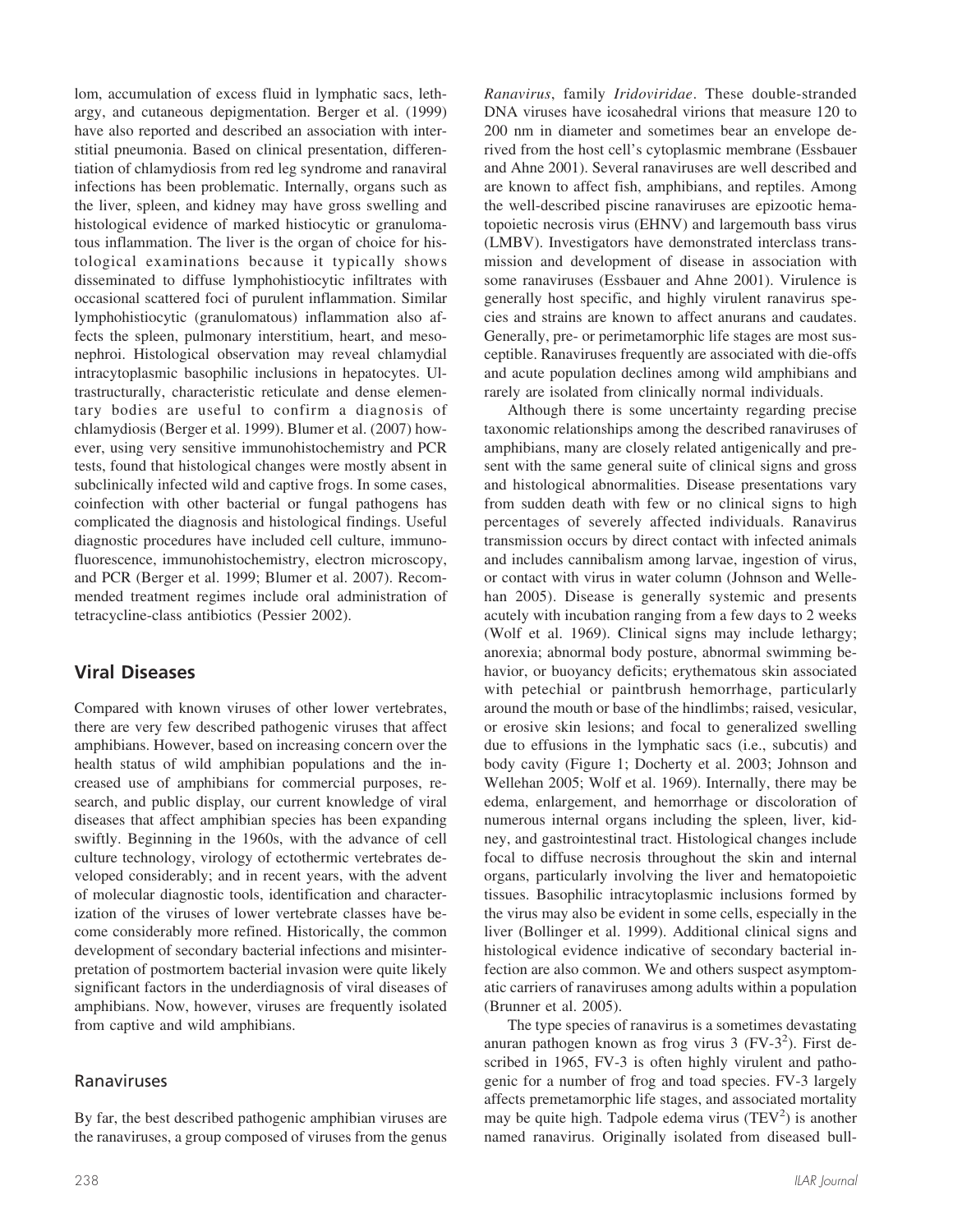

**Figure 1** Free-living recently metamorphosed bullfrog (*Rana catesbeiana*) from New Hampshire with extensive effusion into lymphatic sacs of the body and thighs. Although virus cultures were negative, investigators suspected ranavirus infection. Several other infectious and noninfectious diseases may present with effusions in the lymphatic sacs and body cavity.

frogs in the 1960s, TEV is closely related to FV-3 (Hyatt et al. 2000) and occurs with the same clinical presentation in premetamorphic frogs and toads (Wolf et al. 1969). Ranaviruses that closely resemble FV-3 and TEV have been reported throughout the United States in association with die-offs of tadpoles and metamorphs, with mortality rates sometimes exceeding 90% (Green et al. 2002; Greer et al. 2005). Bohle iridovirus (BIV) is a ranavirus detected in anurans in Australia (Speare and Smith 1992). The virus affects both pre- and postmetamorphic life stages of anurans and experimentally infects and causes disease in the barramundi (*Lates calcarifer*), a catadramous species of fish. Docherty et al. (2003) and Jancovich et al. (1997) have associated die-offs among populations of tiger salamanders (*A. tigrinum*) in the western United States and elsewhere, with the *Ambystoma tigrinum* virus (ATV<sup>2</sup>), which primarily infects larvae. Docherty et al. (2003) have linked additional salamander die-offs among populations of spotted

salamanders (*A. maculatum*) in the eastern United States to a ranavirus that is closely related to FV-3. ATV appears to have a limited host range (western subspecies of tiger salamanders), whereas the FV-3-like ranaviruses from spotted salamanders often concurrently kill larval wood frogs (*Rana sylvatica*), larval bullfrogs (*Rana catesbeiana*), and larval green frogs (*Rana clamitans*) at the same site.

It is possible to diagnose ranavirus infection and disease through primary isolation in cell culture, molecular identification (PCR and sequencing of the major capsid protein), light and electron microscopy, or a combination of these techniques (Gould et al. 1995; Green 2001; Kattenbelt et al. 2000; Mao et al. 1996; Wolf et al. 1968). Numerous fish and amphibian cell lines are suitable for culture, but isolation must be maintained at room temperatures (< 25-28°C; Wolf et al. 1968). To date, no descriptions of treatment regimes appear in the literature; however, Johnson and Wellehan (2005) have postulated that acyclovir (Zovirax®) may have a potential clinical use in controlling disease and that endogenously produced amphibian bioactive skin secretions may be protective against ranaviruses. Ranavirus vaccines are not currently available for amphibians.

#### Lucke Herpesvirus and Other Viruses

Another well-described viral disease is the Lucke herpesvirus, an oncogenic virus also known as ranid herpesvirus-1 (RaHV-1). Lucke (1934) first described this disease in association with a renal carcinoma from a northern leopard frog (*Rana pipiens*). Lunger et al. (1965) reported isolating the virus from frogs with tumors and established causality between the virus and development of the carcinoma with intranuclear inclusions. Viral reproduction and histological appearance of typical intranuclear herpesviral inclusions by Lucke herpesvirus is temperature dependent, such that the virus replicates only at temperatures below 12°C. Metastasis to other organs may also occur at lower temperatures (Tweedell 1989). Currently, the only method for diagnosis of Lucke herpesvirus is through light and electron microscopy. Essbauer and Ahne (2001) reported two other disease-producing herpesviruses, ranid herpesvirus-2 and herpesvirus of *Rana dalmatina,* in frogs. The descriptions of these viruses, however, are not currently as complete.

Among free-ranging frogs, it is possible to detect an iridovirus-like virus in erythrocytes in blood smear slides and ultrastructurally, although this virus has not yet been cultured. The virus particles are unusual for their large size, measuring 300 to 370 nm from vertex to vertex compared with typical ranaviral particles, which measure 165 nm, and the enveloped viral particles are up to 450 nm in diameter. Similar iridovirus-like infections occur in the erythrocytes of fish and reptiles and were, for many years, misidentified as protozoan organisms such as *Toddia* spp. Gruia-Gray and Desser (1992) have used the name frog erythrocytic virus (FEV) to describe this type of virus. The infection is clini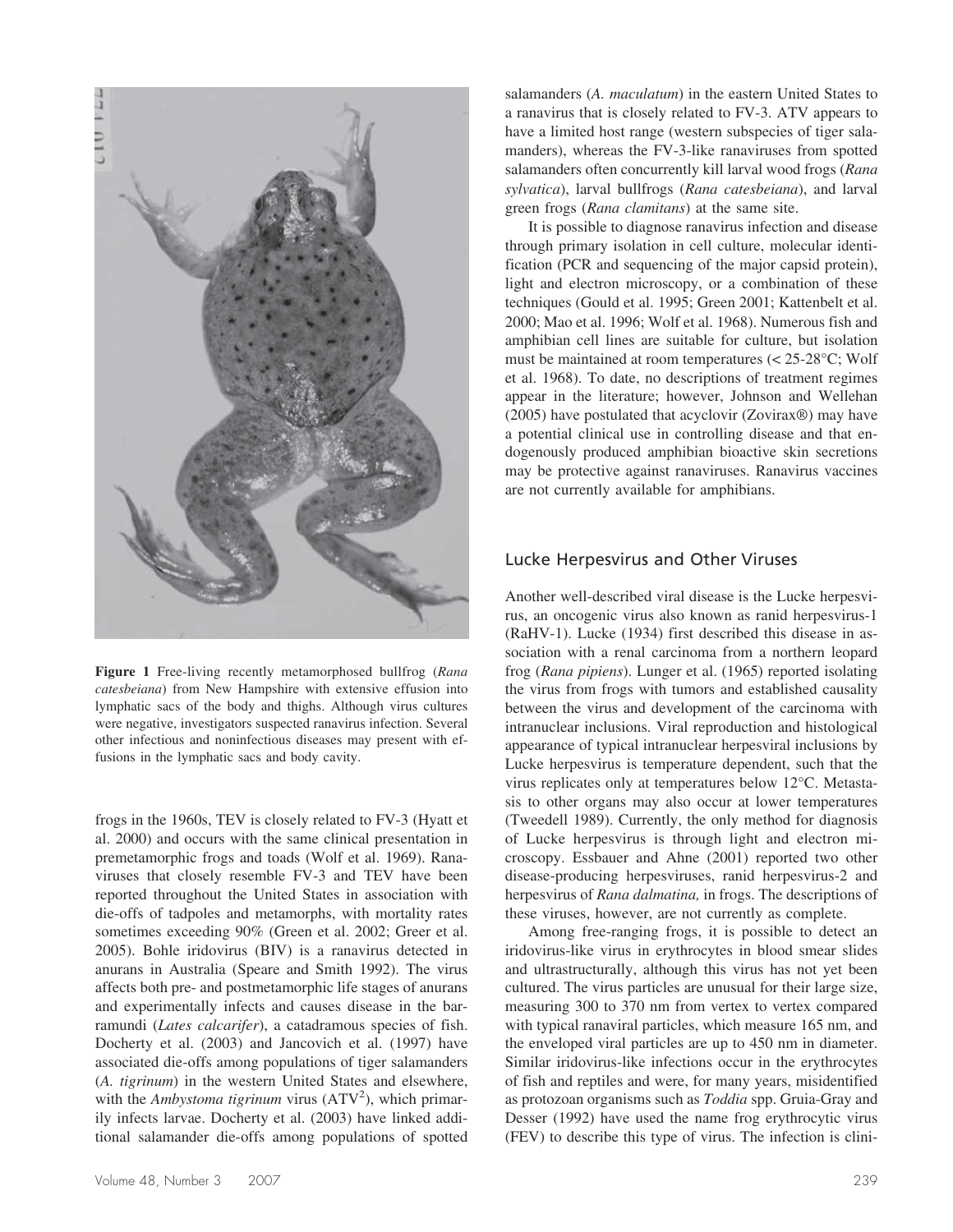cally silent, and no gross or histological findings have been reported. Erythrocytic intracytoplasmic inclusions of three forms are reported: small  $(1-3 \mu m)$ , single or multiple spherical eosinophilic inclusions; larger single, clear albuminoid vacuoles; and, infrequently, dense, elongate, crystalloid rectangular or trapezoidal inclusions (Green 2001).

Investigators have isolated other viruses from amphibians for which they have not yet fully determined pathogenicity or the viruses appear to be nonpathogenic for the species in question. These viruses include frog adenovirus 1 (FrAdV-1) isolated from leopard frog kidney tumors (Granoff 1989), Crotalus calicivirus type 1 (Cro-1) isolated from Bell's horned frogs (*Ceratophrys ornata*) in a zoological collection (Smith et al. 1986), and a number of different retroviruses isolated from various species including experimental hybrid Asian frogs and toads (Johnson and Wellehan 2005; Masahito et al. 1995).

Arboviruses, which are typically pathogenic for endothermic species and are transmitted from host to host by arthropod vectors, also may affect amphibians. Although no descriptions of arbovirus-associated disease among amphibians have appeared in the literature to date, the disease remains of concern largely due to the potential for zoonoses. Investigators have successfully demonstrated experimental infections in different species of frogs using the following viruses: West Nile virus (*Flaviviridae*; Klenk and Komar 2003); Japanese encephalitis virus (*Flaviviridae*; Kawasaki 1972), and eastern equine encephalitis virus (*Togaviridae*; Hayes et al. 1964). Additional reports include serological evidence of infections in frogs for St. Louis encephalitis virus (*Flaviviridae*; Whitney et al. 1968) and for western equine encephalitis (*Togaviridae*; Burton et al. 1966).

## **Mycotic Diseases**

Fungi and fungal-like organisms represent relatively common pathogens of lower vertebrates, particularly in aquatic environments. In many instances, these agents are ubiquitous in nature and affect stressed, injured, or immunocompromised individuals. Some fungi are secondary or opportunistic invaders, but some are serious primary pathogens. Although historically regarded as fungal pathogens, molecular-based characterization of these organisms has considerably reorganized the associated phylogeny. Hence, many of the agents discussed in this section are now regarded as taxonomically distinct from the true fungi (Eumycota). In this article, for the sake of simplicity, we address all of these agents under the heading "mycotic disease." The list of fungal pathogens reported in association with observed lesions or mortality among amphibians is rather long, yet many of the associated diseases are not well described or have not been reported with great frequency. The following descriptions therefore represent an overview of only the more commonly reported and recurring fungal and fungal-like pathogens that affect amphibians.

Currently, the most significant and well-described pathogen of amphibians is a chytrid fungus, *Batrachochytrium den*drobatidis (Bd<sup>2</sup>). Chytrids are ubiquitous, keratinophilic or chitinophilic, sporozooic fungi located in moist and aquatic environments. Various genera and species of chytrid fungi are known pathogens of plants, protistans, and invertebrate animals, but Bd is the only chytrid known to infect vertebrates (Longcore et al. 1999). Berger et al. (1998) and Pessier et al. (1999) first described the disease chytridiomycosis in free-living amphibian populations in Australia and Central America during the mid-1990s. Retrospective studies have identified this pathogen in diseased amphibian specimens from other continents as early as the 1930s (Weldon et al. 2004). Since the report by Berger et al. (1998), we recognize this agent as a global threat to a broad host range of wild amphibian populations. Daszak et al. (1999) have associated chytridiomycosis with, or directly attributed it to, severe population declines, extirpations of populations, and extinctions. Almost monthly, the literature reflects additional reports of the association of chytridiomycosis with declining amphibian populations in Australia and the Americas, including areas throughout the United States. Although predominantly known as a disease of wild amphibians, chytridiomycosis is also problematic in captive populations (Mazzoni et al. 2003; Parker et al. 2002; Pessier et al. 1999).

Numerous species of amphibians are susceptible to chytridiomycosis, including some frogs, toads, and salamanders. However, the impacts of the disease appear to be far more severe for postmetamorphic anurans than for caudates and larvae. For anuran species, tadpoles are usually infected subclinically. Blaustein et al. (2005) and Parris and Baud (2004) have reported associated disease and mortality experimentally from premetamorphic life stages, but there is no reported occurrence in free-ranging tadpoles. In anuran tadpoles, chytridiomycosis is characterized by loss of black coloration of the mouth parts (i.e., oral disc consisting of tooth rows and jaw sheaths) and rounding of the cutting edges of the jaw sheaths. In postmetamorphic anurans, clinical signs reflect alteration of the epidermis and its important physiological functions, and occasionally opportunistic secondary infections. Clinical signs include lethargy, dehydration, dysecdysis, hyperemia of skin, and occasional neurological signs of abnormal posture, loss of righting reflex, and behavioral aberrancies (e.g., absence of fear when approached and captured). Clinical signs also may be subtle to absent among infected caudates but may include autonomy of the tail or dysecdysis. Additional gross findings include thickening of the skin (hyperkeratosis) associated with dysecdysis and, when secondary bacterial or other fungal infections are present, ulcers, petechiae, and ecchymoses of the skin and congestion of viscera (Daszak et al. 1999). Mortality rates may be quite high, clinical signs may be variable or minimal preceding death, and secondary epidermal infections may complicate the diagnosis.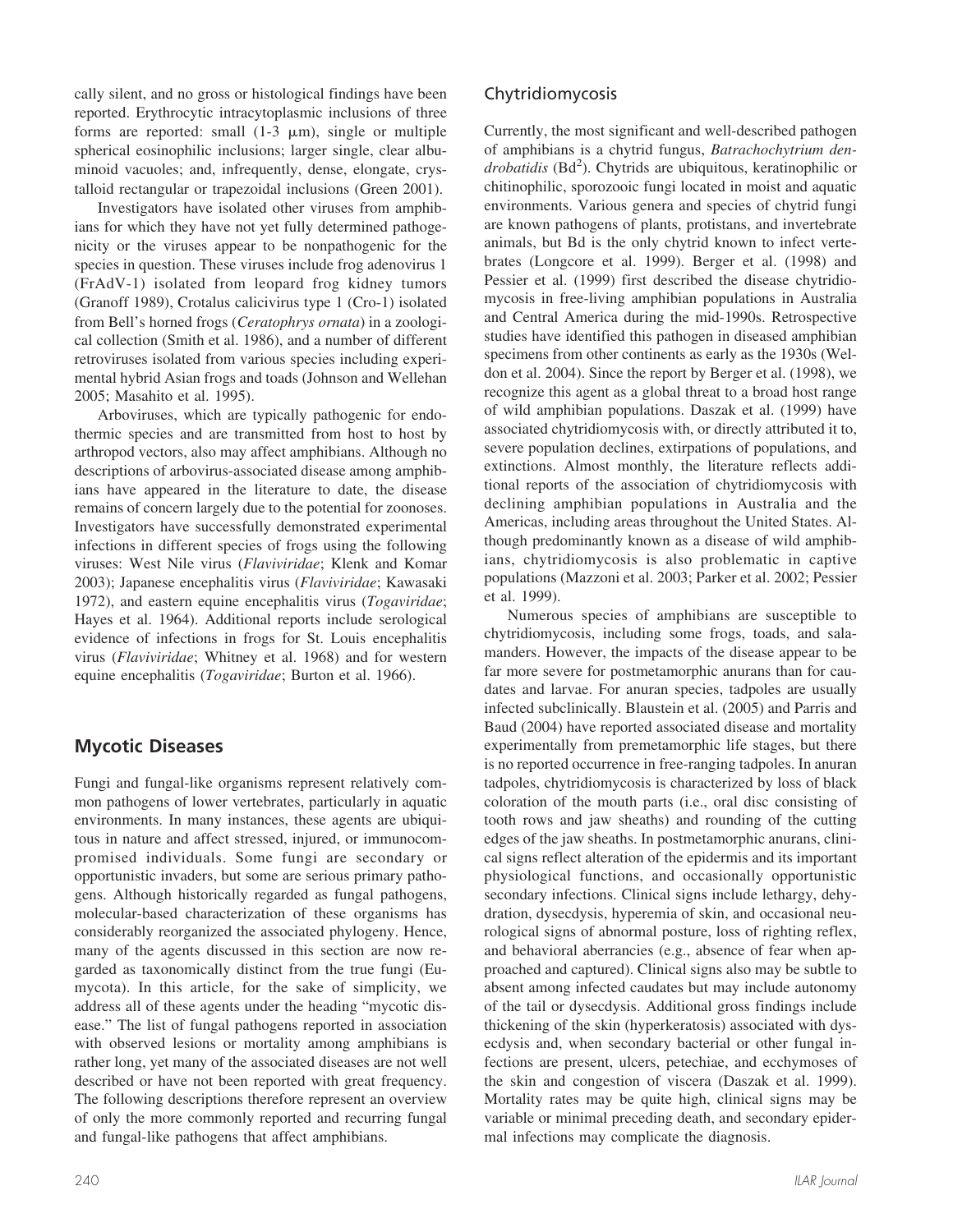Histologically, infections by Bd are limited entirely to keratinized epithelial cells of the skin and oral disc, and occasionally may be found in ingested molts in the lumen of the stomach of postmetamorphs. Acute infections by Bd are limited to the stratum corneum of the epidermis and may consist of scattered single chytrid thalli (sporangia) or small clusters of organisms within the cytoplasm of host cells. Initially, there is no host inflammatory reaction. In subacute and advanced infections, massive numbers of spherical to slightly ovoid intracytoplasmic thalli will be found in multiple retained layers of unshed epidermis (hyperkeratosis). Acanthosis also may be present, and the number of cell layers in the epidermis may increase greatly from a normal number (3-5) to a much larger number ( $\geq 8$ -15) (counting the layers of retained or unmolted stratum corneum). Most thalli will appear to be empty (clear), but some will contain indistinct basophilic material in the core, while a few others will contain multiple distinct minute basophilic roughly spherical zoospores. Bd does not form hyphae, but secondary invasion of the epidermis by watermolds (Oomycetes) or higher fungi may occur, and some thalli that have discharged their zoospores may become secondarily invaded and filled with bacteria. Chytrid thalli have periodic acid-Schiff-positive walls and stain well with most argyrophilic and argentophilic (silver) stains.

It is possible to make a presumptive diagnosis of Bd infection cytologically and to confirm diagnoses by histology, immunohistochemistry, molecular identification (PCR) from pieces of skin, or in those laboratories with exceptional mycological expertise, by cultural isolation of the organism (Annis et al. 2004; Boyle et al. 2004; Pessier et al. 1999). PCR-based diagnostics are now widely available and usually are rapid and specific (Kriger et al. 2006), but we urge caution in interpreting PCR results from skin swabs of wild and group-caged amphibians because a positive result merely confirms the presence of the organism but does not confirm an infection in the individual.

Pessier (2002) has reported successful treatment of chytridiomycosis in captive anurans, which has included bath treatment with 0.01% itraconazole. Because this disease is transmissible by movement of infective zoospores, it affects a large number of amphibian species and is quite significant in scope. It is vitally important to consider isolating these infected animals and disinfecting equipment and surroundings (Johnson and Speare 2005, 2003; Johnson et al. 2003). It is also important for colony managers to consider establishing a quarantine period for all recently captured amphibians, and to use effective antifungal agents to prevent potential dissemination of the pathogen (Johnson and Speare 2003; Johnson et al. 2003).

### Other Diseases Associated with Eumycota

The literature includes reports of zygomycoses among wild and captive anurans—diseases related to agents of the fungal subclass Zygomycetes. Causative agents have included *Mucor* spp. and *Rhizopus* spp. (Taylor 2001). Zygomycoses have been reported to affect the Wyoming toad (*Bufo baxteri*; Taylor et al. 1999), giant toad (*Bufo marinus*; Speare et al. 1994), Colorado River toad (*Bufo alvarius*; Fowler 1986), and White's treefrog (*Pelodryas caerulea*; Frank 1975). Clinical signs of zygomycosis have included lethargy and multifocal hyperemic nodules with grossly visible fungal growth on the ventral integument (Taylor et al. 1999). With development of clinical signs, the disease is generally progressive and leads to mortality in 1 to 2 weeks (Fowler 1986; Taylor et al. 1999). In some instances, zygomycosis, or mucormycosis, has occurred as a systemic disease with nodules and granulomatous inflammation in a variety of internal organs (Frank 1975; Speare et al. 1997), whereas another case presented only as external dermatitis (Taylor et al. 1999). Histologically, Speare et al. (1997) characterized an Australian form of mucormycosis associated with fungal spherules with granulomatous inflammation. Taylor et al. (1999) also reported nodules in the integument appearing histologically as fungal hyphae without any significant inflammation. Because the Zygomycetes are relatively ubiquitous in moist environments that are associated with soil and decaying material, infection and development of disease may occur secondary to a compromised immune system and to traumatic introduction through the skin, through ingestion, or through inhalation of fungal spores (Taylor et al. 2001, 1999). To date, there is no report of successful treatment.

Chromomycoses are diseases caused by pigmented fungal pathogens that include *Phialophora* spp., *Fonsecaea* spp., *Rhinocladiella* spp., and *Cladosporium* spp. (Juopperi et al. 2002) Like other fungal agents, these pathogens commonly exist in soil and dead plant matter. Transmission usually occurs through contamination of the environment, and traumatic injury to the skin may contribute to the infection (Juopperi et al. 2002). Two forms of disease, cutaneous and disseminated systemic, have been reported in a number of anuran species, in both wild and captive animals. Depending on the form of presentation, clinical signs of disease have included anorexia, weight loss, ulcers or nodules in the skin, and swelling and lesions of internal organs including the spleen, liver, and kidney (Taylor et al. 2001). Histologically, pigmented (dematiacious) fungi may be found within cellular or caseous granulomas with sclerotic bodies only (chromoblastomycosis) or with pigmented hyphae and sclerotic bodies (chromomycosis). The disseminated systemic form of infection usually presents with pigmented hyphae that invade multiple organs and tissues with mild cell necrosis and minimal inflammatory cell response (Cicmanec et al. 1973; Juopperi et al. 2002). It is possible to appreciate the pigmentation of the fungi culturally, grossly, and histologically. Because it is not possible to distinguish the numerous genera of dematiacious fungi in histological sections, we recommend cultures and identification. No documented cases of amphibians surviving chromomycosis are available, therefore no reports of successful treatment regimes appear in the literature to date. Because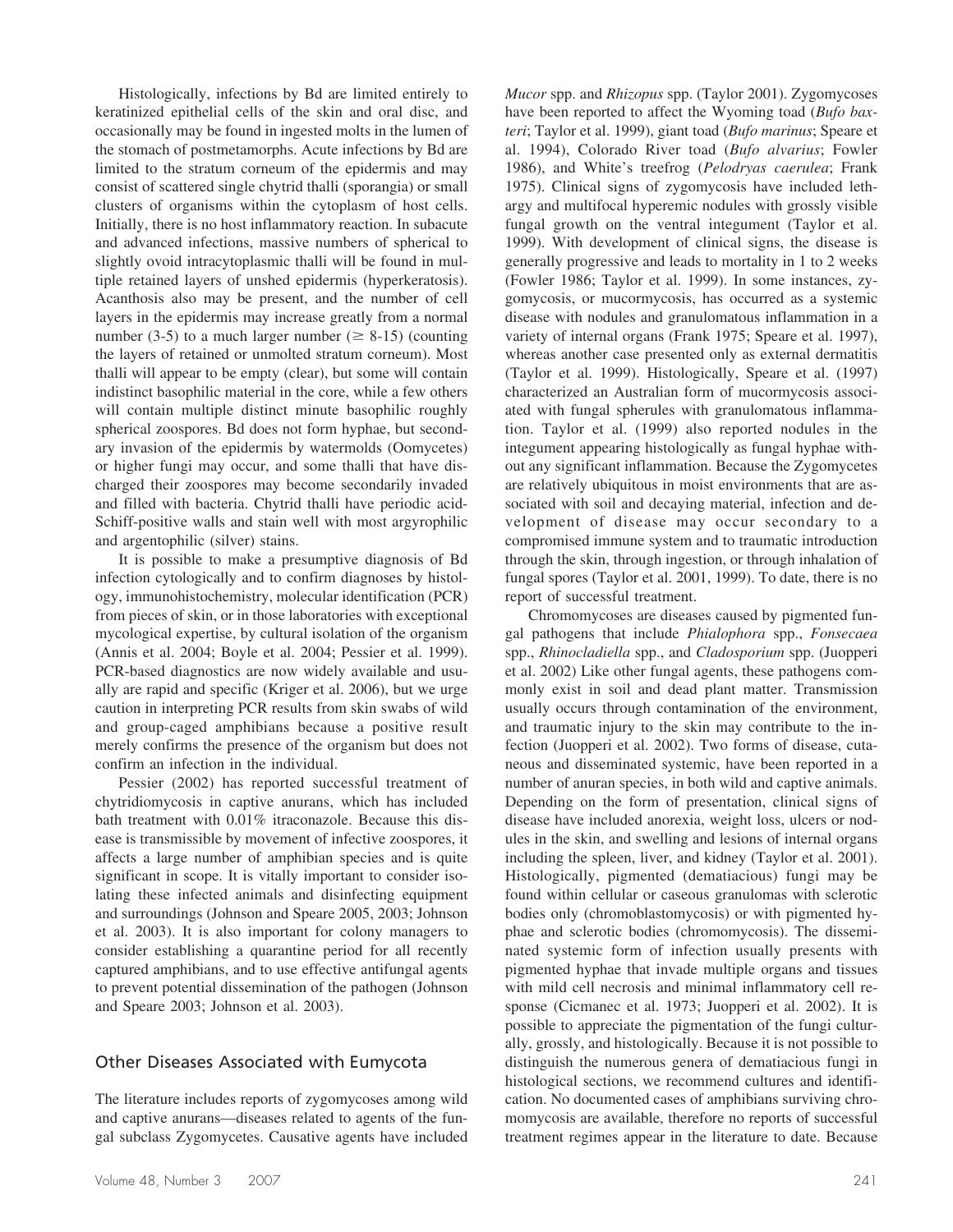of the pathogen's association with soil substrate and cutaneous injury, husbandry practices that minimize these causal factors will help prevent disease.

#### Saprolegniasis

A common infectious disease of aquatic lower vertebrates is saprolegniasis, which is caused by water molds such as *Saprolegnia* spp. and similar agents (e.g., *Achlya* and *Leptolegnia*). Because these organisms are ubiquitous in aquatic environments worldwide, they are frequently involved in secondary superficial infections of aquatic anurans and caudates. Water molds also commonly infect fishes, and interclass transmission of *Saprolegnia* may occur from fish to amphibians (Kiesecker et al. 2001).

Saprolegniasis may have its greatest impact on amphibian eggs, resulting in highly variable mortality levels depending on environmental factors and overall condition (or fertility) of the eggs. On occasion, saprolegniasis may produce significant egg mortality (Blaustein et al. 1994). However, water molds also commonly invade eggs after death, so it may be difficult to determine whether these organisms represent a causative factor in an egg mortality event. In affected eggs, the capsules may appear to have a thin layer of white fuzz over the surface. Fungal growth is usually white to pale gray but may vary in coloration depending on host, duration of infection, species of mold, and water quality, including suspended particulate matter in the water.

Water molds may also be primary skin or oral pathogens among larval amphibians. In general, a sustained low-level chronic mortality is the most common presentation, and often an underlying causal factor such as traumatic injury or an infectious agent may also be apparent. Clinical signs of saprolegniasis in larval amphibians include the external appearance of fungal colonies that appear fluffy or cotton-like in texture (Figure 2). Erythematous or ulcerated skin may also be visible. Although infections generally affect the tail, hindlimbs, gills, and oral mucous membranes without becoming systemic, lesions sometimes deeply penetrate and involve underlying tissues. In salamanders, additional signs have included anorexia, weight loss, lethargy, vomiting, and respiratory distress (Frye and Gillespie 1989). Death may result in severe cases, presumably from osmoregulatory impairment. Examination of fungal-infected tissues or lesions by wet mounts often reveals mats of aseptate, sparsely branching fungal filaments. Histologically, fungal filaments and zoospores are evident in lesions, although stain affinity (hematoxylin and eosin, periodic acid-Schiff) may be poor (Green 2001). Inflammatory response is generally minimal, but lesions may show evidence of erosion or ulceration, necrosis, and edema, depending on the severity. It is possible to diagnose saprolegniasis presumptively through observation alone, but a definitive diagnosis is dependent on histology, culture of the water mold, or molecular confirmation. Descriptions of various effective therapeutic regimes appear in the literature, including bath treatment with



**Figure 2** Severe cutaneous saprolegniasis on the right fore limb of a hellbender (*Cryptobranchus alleganiensis*) from a zoo. Note the grossly visible colonies of the water mold.

antifungal agents such as benzalkonium chloride, copper sulfate, or potassium permanganate (Taylor et al. 2001).

#### Mesomycetozoans

Mesomycetozoans are members of an unusual clade of eukaryotic protists that exist phylogenetically near the animalfungal divergence. Multiple mesomycetozoan genera, including *Amphibiothecum* (formerly *Dermosporidium*), *Amphibiocystidium*, and *Ichthyophonus*, are known pathogens of amphibians. Nomenclature changes based on molecular characterization of the mesomycetozoans is ongoing, therefore many of these organisms are in the process of being taxonomically reorganized (Feldman et al. 2005). Recent information supports the designation of the genera *Amphibiothecum* and *Amphibiocystidium* to include amphibian pathogens formerly in the genera *Dermocystidium*, *Dermosporidium*, and *Dermomycoides* (Pascolini et al. 2003).

Various species of *Amphibiocystidium* and *Amphibiothecum* are known to affect a variety of anurans including bufonids, ranids, and hylids. The organisms are sporeforming pathogens that occur in cysts, which are typically located in the ventral dermis. The infections are generally self-limiting and nonlethal, healing within 4 to 8 weeks of the development of clinical signs. Grossly, infections appear as small  $(\geq 1 \text{ cm})$  multifocal nodules or pustules, sometimes associated with an exudate. Microscopic examination of skin nodules reveals the presence of the characteristic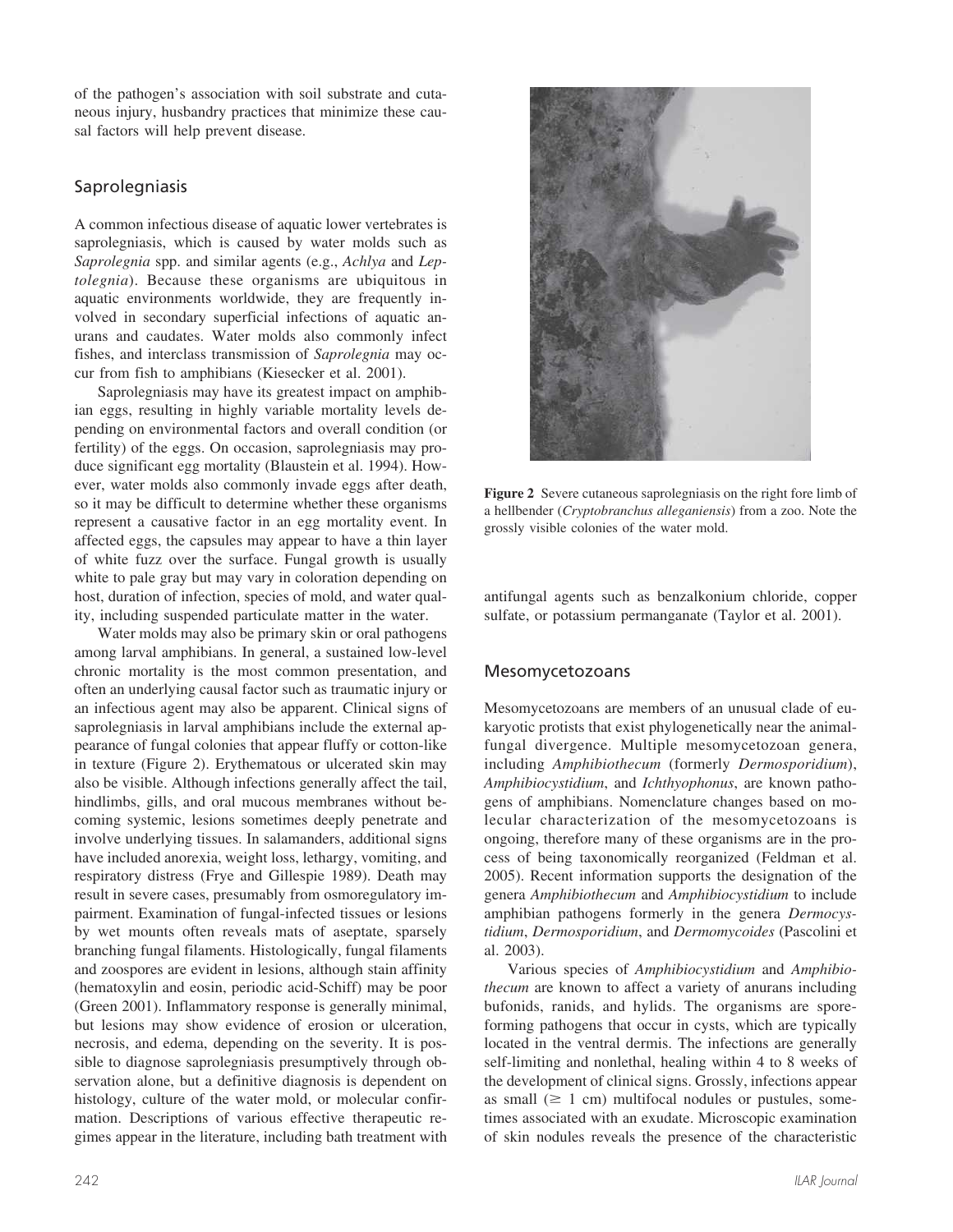encysted spores that contain large cytoplasmic vacuoles. There is no established treatment beyond standard supportive care.

The mesomycetozoan *Ichthyophonus* spp. affects many species of fishes and amphibians although it is best known as a pathogen of marine fishes. Among amphibians, it has produced disease in newts, mole salamanders, ranid frogs, and pseudacrid frogs and has affected both pre- and postmetamorphic life stages almost exclusively in the eastern half of the United States. Clinically, ichthyophoniasis appears as swelling of muscles in the caudal region including tail, rump, and thighs. Especially in tadpoles, these changes are nodular. Although not commonly a lethal infection, debilitation and emaciation may lead to mortality, especially among adult frogs and newts. Diagnoses have been made through identification of the characteristic large circular or ovoid organisms within skeletal muscle cells in cytological or histological specimens. To date, there is no report of a successful treatment regime for amphibians.

## **Protozoan Parasites**

A wide variety of protozoan organisms occur in captive and wild amphibians. Many intestinal protozoa are commensals and do not induce disease. As for other captive domestic animals, the decision to treat the amphibian patient for a given protozoan parasite must depend not only on the type of protozoa identified but also, more crucially, on the numbers of parasites encountered, the presence or absence of lesions, and the general condition of the host. The diversity of protozoans in or on amphibian species is too great to provide a comprehensive assessment here of the effects of each. Hence, the following descriptions provide a general overview of the more commonly observed protozoan parasites and related diseases.

## Amoeba, Ciliates, and Flagellates

Amoebae are known to occur internally, most often in the gastrointestinal tract, liver, or kidney. Amoebiasis is known to occur in stressed amphibians and is often associated with the genera *Entamoeba* (Wright 2006)*.* Gastrointestinal presentations are most common, and signs of amoebiasis include anorexia, weight loss, diarrhea, blood in the feces, and dehydration. Dissemination to the liver or kidney may also occur (Poynton and Whitaker 2001). It is possible to make a presumptive diagnosis of amoebiasis through positive identification of amoeba in fecal samples or cloacal wash specimens from diseased animals. Definitive diagnosis generally requires histological confirmation of invasive amoeba within tissues (Poynton and Whitaker 2001). Treatment involves supportive therapy to counter dehydration and gastrointestinal compromise as well as oral or bath administration of antiamoeboid drugs such as metronidazole (Wright 2006).

Ciliates, opalinids, and flagellates are commonly found in the gastrointestinal tract and on the skin of amphibians, and the majority of these organisms are commensal and nonproblematic. The ciliate *Tetrahymena*, while a frequent gastrointestinal commensal in many amphibians, has been problematic and has contributed to mortality among salamanders, including eggs and embryos (Pessier 2002). Trichodinids may parasitize the external surfaces or urinary bladders of amphibians, and heavy parasite loads may be associated with clinical disease (Poynton and Whitaker 2001). Flagellates such as the dinoflagellate genera *Piscinoodinium* or the kinetoplastid flagellate *Ichthyoboda* may also cause serious skin or gill lesions if present in high numbers (Poynton and Whitaker 2001). Hemoflagellates are also not uncommon and are generally nonpathogenic, although some types are associated with clinical disease. A few species of trypanosomes are known pathogens of various amphibians (Wright 2006). Clinical signs and lesions associated with anemia occur in trypanosomiasis, including anorexia, lethargy, pallor, splenomegaly, and splenic necrosis. Infections may be fatal. It is possible to diagnose trypanosomiasis using one of the following techniques: morphological identification of live motile parasites in a fresh unstained wet mount of blood, Wright's Giemsastained blood smears, impression smears of spleen or other highly vascular organs, or postmortem histopathology (Poynton and Whitaker 2001). Likewise, it is also possible to diagnose external, gastrointestinal, or urinary or other infections with ciliates, opalinids, or flagellates through positive identification of the causative agent in tissue impression smears or histopathology or, in live patients, through examinations of skin scrapings, gill clips, feces, cloacal washes, or urine specimens. For cases in which treatment is warranted, Iglauer et al. (1997) and Pessier (2002) have described many therapeutic agents including salt and formalin that have been used successfully as external baths against external protozoans. For gastrointestinal infections, oral or bath treatments with metronidazole have been effective, and antimalarial compounds have been successful in the treatment of trypanosomiasis (Poynton and Whitaker 2001). Attention to the environment and prevention of reinfection are also important considerations in treatment.

#### Sporozoans

Sporozoan parasites of many varieties, most commonly apicomplexans, may also be noted incidentally or in association with a diseased state. Investigators have found many genera of apicomplexans in amphibian blood, the gastrointestinal tract, and other organs or tissues with varying reports of pathogenicity. Poynton and Whitaker (2001) discuss two coccidian genera (*Eimeria* and *Isospora*) that quite commonly infect other vertebrates and are also found among amphibian species, generally as gastrointestinal fauna. Disease associated with coccidiosis is most common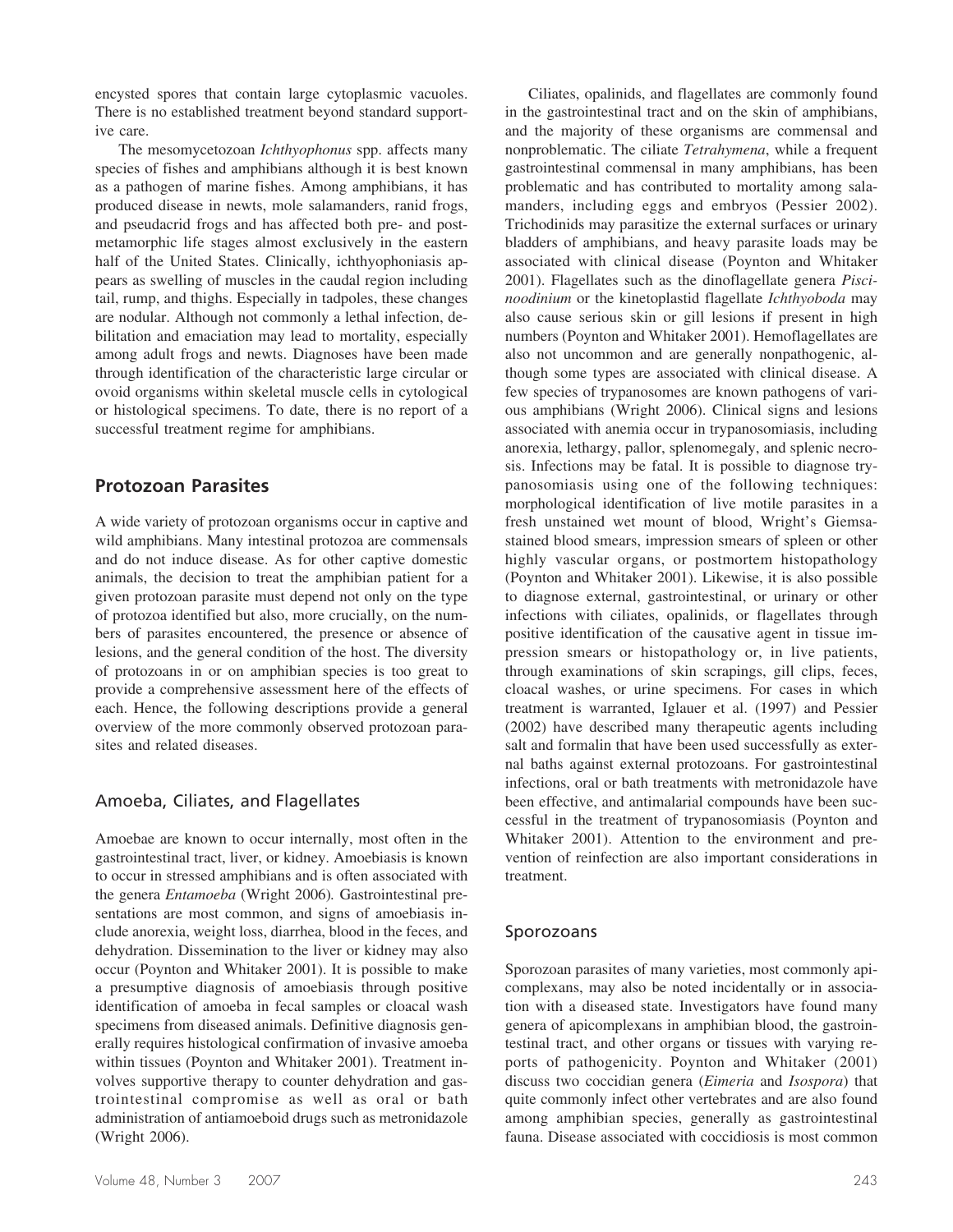in larvae, young postmetamorphs, or immunocompromised animals.

Occasionally, investigators have observed microsporidians, either as incidental findings or as causative agents of disease among wild and captive amphibians, particularly among anuran species. In general, microsporidians that parasitize amphibian hosts have a tropism for muscle, connective tissues of various organs, or oocytes. Schuetz et al. (1978) documented vertical transmission of the microsporidian, *Microsporidium schuetzi,* from ovary to eggs in the northern leopard frog (*Rana pipiens*; Schuetz et al. 1978). Other reports (Poynton and Whitaker 2001) have described three genera of microsporidians (*Microsporidium*, *Pleistophora*, and *Alloglugea*) that infect amphibians. When disease occurs, clinical signs may include wasting and poor body condition as well as white streaks in skeletal muscles. Gamble et al. (2005) have reported kyphosis, or convex curvature of the backbone, in association with *Pleistophora* infections among captive San Marcos salamanders (*Eurycea nana*). Histological or cytological examination of infected tissues reveals xenomas (large intracellular aggregates of the spores) in some genera of microsporidians. Observation of xenomas or intracellular spores is diagnostic for microsporidians. It is also possible to identify these pathogens through PCR (Gamble et al. 2005).

Only a few reports describe successful treatment of sporozoans. Although the use of coccidiostats has not been an effective treatment, Graczyk et al. (1996) and Poynton and Whitaker (2001) have described marginal success or clinical improvement with various antibiotic therapies. Poynton and Whitaker (2001) have also reported that supportive care including rehydration is often warranted.

### **Metazoan Parasites**

Similar to the diseases caused by protozoan parasites, metazoan-induced diseases may be highly dependent on a number of host-related variables such as host age, condition, and presence of suitable alternative hosts. Many of the same types of metazoan parasites that affect fishes, including various helminths and arthropods, also affect aquatic life stages of amphibians.

### Myxozoa

Myxozoan parasites are relatively common parasites of fish and amphibians, but unlike fish hosts, morbidity and mortality are uncommon in amphibians. In part, the paucity of reports of disease or death in amphibians with myxozoan infections may be due to lack of studies (reviewed by Eiras 2005). Investigators (Duncan et al. 2004; Upton et al. 1995) have found myxozoans of the genera *Chloromyxum* and *Myxidium* in the gall bladder and renal tubules of caudates and anurans, mostly with no associated lesions. In addition, Browne et al. (2002) and Eiras (2005) have identified go-

nadotropic myxozoa of the genus *Myxobolus* in anurans with varying degrees of testicular damage. In one case report, Duncan et al. (2004) described an unidentified chloromyxid in the kidneys of several Asian horned frogs (*Megophrys nasuta*) in association with nephritis and other renal lesions, and in all cases, this parasite was believed to be the cause of death. In another case, Mutschman (2004) reported that a different myxozoan of the genus *Hoferellus* causes frog kidney enlargement disease (FKED) among African hyperoliid frogs (*Afrixalus dorsalis*, *Hyperolius concolor*, *Hyperolius* sp.) imported into Germany from Africa through the pet trade. Diagnosis of myxozoan infections is based on histological or cytological observation of spores in lumen contents or infected tissue. There is no established treatment regime for amphibians.

### Helminths

Many types of helminths may infect amphibians. Monogenes, also common parasites of fishes, may externally infect aquatic life stages of amphibians. Some monogenes may also reside on or in adults, generally as internal infections (Poynton and Whitaker 2001). Heavy infections are more likely to result in health problems due to traumatic injury or creation of a portal for secondary infections at the site of attachment. Diagnosis is usually made through parasite identification in skin scrapings, gill clips, or other tissue samplings. Treatment is rarely warranted but may be achieved through praziquantel or formalin baths (Poynton and Whitaker 2001).

Trematodes, otherwise known as flukes or digenes, may be the most widely recognized of the amphibian parasites. Amphibians may serve as secondary intermediate or definitive (final) hosts for trematodes. In general, disease is associated only with high numbers of trematodes encysting in, attaching to, or migrating through host tissues. Lesions generally result from trauma, compression, or displacement of normal tissue by encysted metacercariae, an intermediate life stage of trematodes. Metacercariae of the trematode *Ribeiroia* are known to induce polydactyly and other limb malformations among frogs when tadpoles are infected at specific developmental stages (Figure 3). Severe deformities may result from *Ribeiroia* infections, and this organism is believed to be the cause of many types of malformations and increased mortality among wild amphibian populations (Johnson et al. 1999). Metacercariae of the trematode *Clinostomum* affect ranids and ambystomid salamanders. The disease produces grossly visible yellowish lumps under the skin (Figure 4), and an experienced parasitologist makes a diagnosis by identifying the encysted parasites. Treatment is difficult but may be directed against the adult life stage of the parasite with repeated administration of praziquantel. Poynton and Whitaker (2001) also recommend pretreatment with corticosteroids. A highly effective way to prevent infection by metacercariae is to simply remove all aquatic snails (primary intermediate hosts) from aquariums or other closed aquatic systems.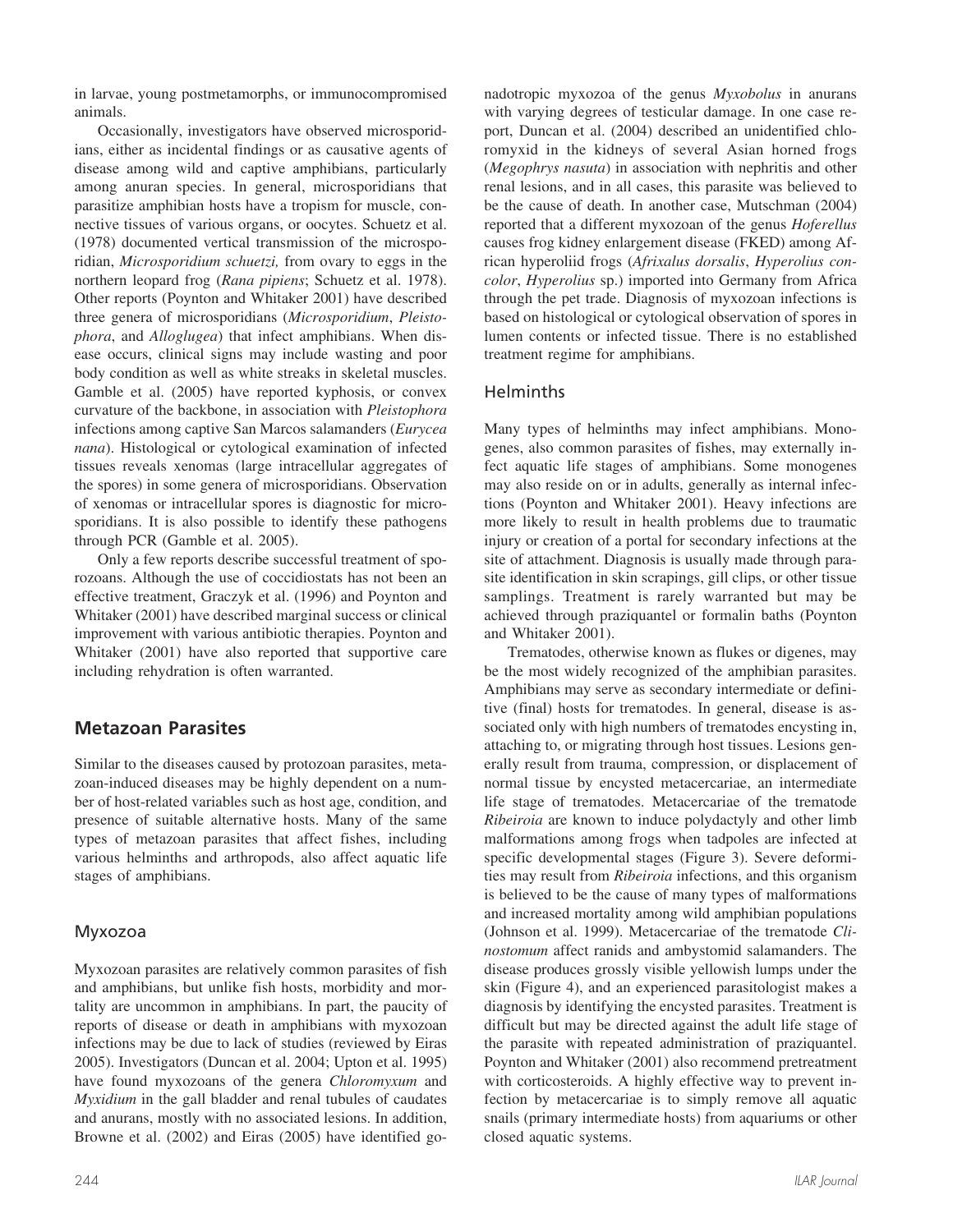



**Figure 3** Free-living, recently metamorphosed northern leopard frog (*Rana pipiens*) from Wisconsin. Investigators presumptively attributed polymelia, or supernumerary limb development, to infection by metacercariae of the trematode *Ribeiroia* sp. during specific developmental stages of the tadpole. (left) Frog in dorsal recumbency. (right) Dorsoventral radiograph of this same animal, with the skeletal malformation highlighted.

Nematodes, or roundworms, are also common helminths that infect amphibians from egg to adult life stages and affect a variety of organs and tissues. Nematodes of the genus *Rhabdias* are lungworms that are problematic among captive anurans and possibly caudates. The parthenogenic adult worms cause pulmonary damage and eosinophilic pneumonia. The worm, which has a direct life cycle, produces large numbers of larvated eggs that hatch efficiently at room temperature. Some larvated eggs may hatch within the lumen of the lung or while passing through the gastrointestinal tract. The larvae actively burrow into the skin and deeper organs, and large numbers of burrowing larvae may be fatal to anurans (Williams 1960). Larvae are free in the lymphatic sacs and body cavity, and they appear histologically in nearly all organs. Hence, it is essential to promptly

quarantine all recently captured postmetamorphic anurans and salamanders (or amphibians from sources of uncertain health status) and then to either test for this parasite or to promptly treat the animal with an appropriate anthelmintic.

Other nematodes may be problematic, particularly among captive amphibian populations. Patterson-Kane et al. (2001) have reported a nematode of the genus *Strongyloides* in association with a protein-losing enteropathy and death in a captive Cope's gray tree frog (*Hyla chrysoscelis*). Although *Strongyloides* nematodes are well known intestinal parasites among vertebrates, this was the first report of enteric strongyloidiasis with associated lesions in an amphibian.

*Pseudocapillaroides xenopi* is an important capillarid parasite of the dorsal skin of captive adult African clawed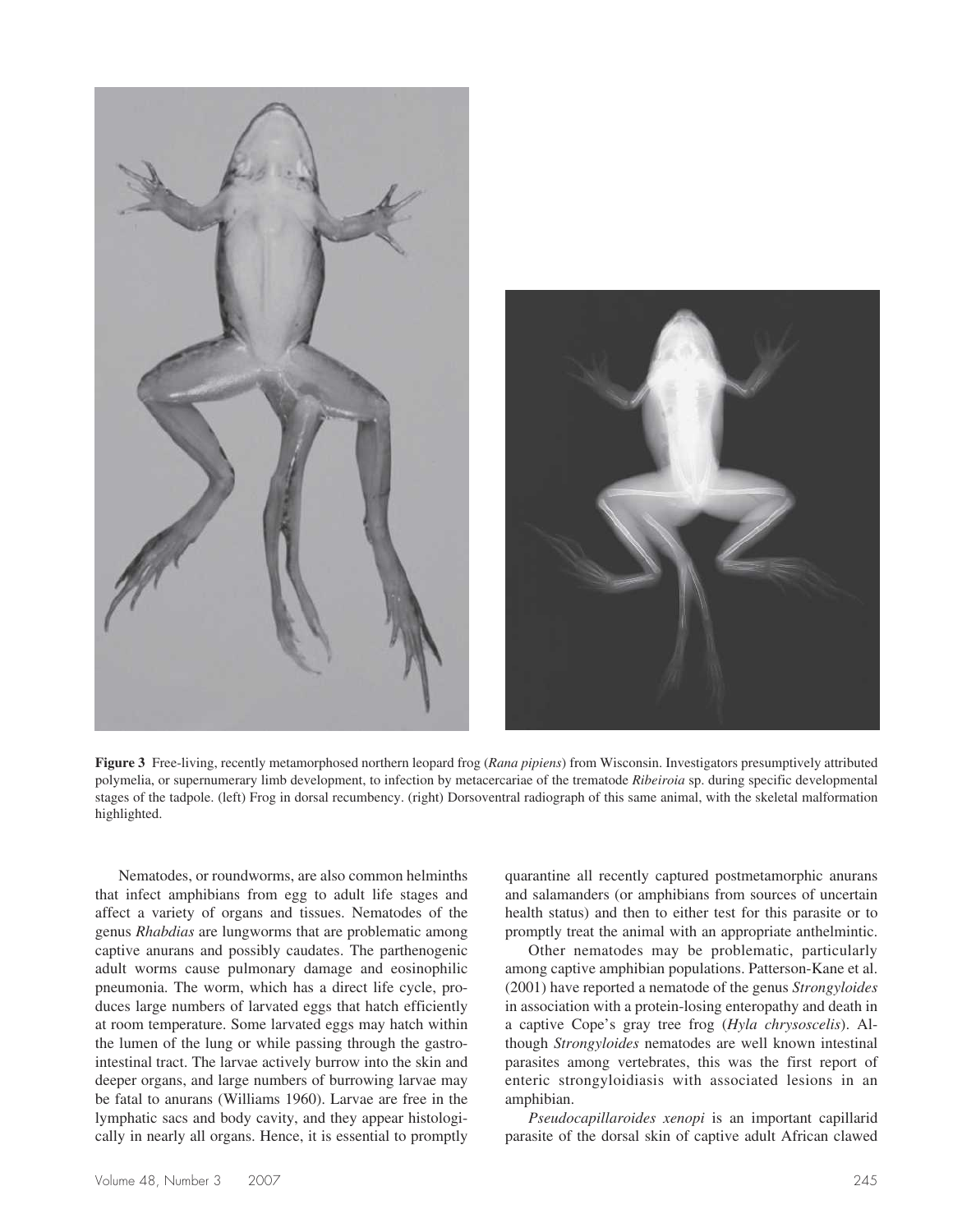

**Figure 4** Free-living bullfrog (*Rana catesbeiana*) from Arizona with numerous encysted metacercariae of the trematode *Clinostomum*.

frogs (mostly *X. laevis*). This intraepidermal parasite has a direct life cycle, hence, serious and life-threatening infections may develop in colony frogs (Cunningham et al.1996b; Stephens et al. 1987). Clinical signs in affected frogs may include lethargy, mild loss of dorsal skin pigmentation, roughened and frayed dorsal skin, erythema, and occasionally skin ulcers. Mild infections, however, may be clinically silent. Grossly, the adult parasites are present in the epidermis, and their burrowing activities may result in life-threatening secondary bacterial and fungal infections. Histologically, the adult parasites typically occur only in the epidermis, where they leave multiple empty burrow holes. The inflammatory cell response is quite variable but often is associated with secondary infections. Eggs are typical of capillarids; they are ovoid, pigmented (brownish), have bipolar plugs, and are larvated.

Diagnostic methods are dependent on the life history of the nematode in question; however, methods may include fecal examination, transtracheal washes, skin scrapings, or blood samplings, all followed by identification of ova, larvae, or adult parasites. It is possible to diagnose rhabdiasis and strongyloidiasis by detecting typical strongyloid-size larvated eggs in direct smears of fresh amphibian feces or fecal flotation tests. Detection of the typical eggs of *P. xenopi* in one or more of the following areas is sufficient for

a diagnosis and initiation of anthelmintic treatments: in skin scrapings, in skin molts, histologically in burrow holes, within sectioned adult female worms, or in aquarium sediments. It is also necessary to thoroughly clean or change aquariums and filters to remove eggs and prevent reinfection in the animal colony.

Treatment includes administration of various anthelmintic regimes, including oral or bath treatments with fenbendazole, levamisole, thiabendazole, or ivermectin (Hadfield and Whitaker 2005; Iglauer et al. 1997; Pessier 2002; Wright 2006). Establishment of good hygiene practices to minimize the source of infection may be of great benefit when trying to control disease related to the nematodes with direct life cycles such as *Rhabdias*, *Strongyloides*, or *Pseudocapillaroides*.

Filarid nematodes, which mosquitoes transmit, typically reside only in wild-caught adult amphibians or outdoor amphibian colonies exposed to vectors. Clinical signs usually are vague, but it is occasionally possible to detect those species of filarids whose adults occupy the lymphatic sacs as serpentine nodules or ridges under the skin. Diagnostic methods for filarids include examinations of stained blood smear slides or unstained wet-mount drops of blood for microfilaria. If adult filarids are visible in the lymphatic sacs, we advise removing the worms through a skin incision for identification.

Other helminths reported to infect amphibians and occasionally produce disease include cestodes, acanthocephalans, and hirudineans. Cestodes, or tapeworms, are not commonly isolated from or problematic in amphibian species, but they may produce significant gastrointestinal lesions, gastrointestinal obstruction, and death in heavy infections (Wright 2006). Diagnosis may be made through fecal examination or examination of the intestines at necropsy. Treatment is through oral administration of praziquantel (Poynton and Whitaker 2001). Acanthocephalans, or thorny-headed worms, may produce lesions as encysted juveniles or as adults embedded in the intestines of amphibians. Diagnosis is made through fecal examination, and there is no established treatment. Hirudineans, or leeches, affect amphibians as they do other vertebrates by attaching to and feeding on the blood of the host, either externally or internally. Leeches are detrimental not only because of the related tissue trauma but also because they may act as vectors for infectious diseases. It is possible to diagnose externally attached leeches through gross examination and to manually remove them from the amphibian host (Pessier 2002).

### Arthropods

Also potential vectors of infectious disease, various arthropods may act as parasites for amphibians. Small crustaceans known to parasitize fishes may also affect aquatic life stages of amphibians. Such parasites include the fish louse (*Argulus*) and the parasitic "anchor worm" copepod *Lernaea* (Crawshaw 1992). These organisms attach to skin or gill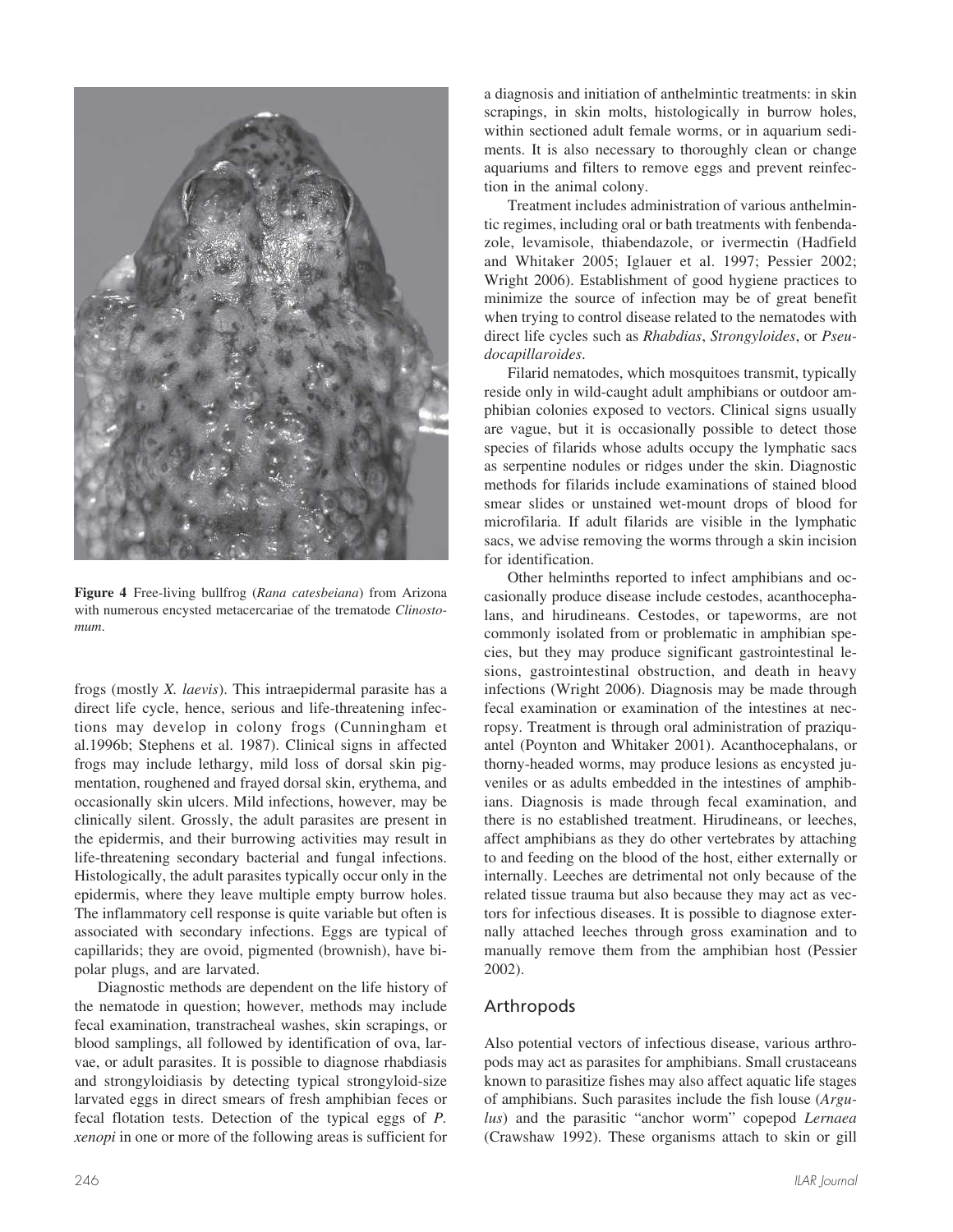tissue to feed on the host, and the severity and significance of traumatic lesions and associated effects are dependent on parasite load. Diagnosis is made through gross observation, and treatment through therapeutic baths with salt or ivermectin may be warranted (Pessier 2002).

Mites and ticks may also be ectoparasites of postmetamorphic amphibians. Most notably problematic among these organisms are the trombiculid mites. Larval trombiculids, also known as chiggers, parasitize the skin of their hosts and may be associated with extensive red-orange vesicular skin lesions among wild anurans and caudates (Sladky et al. 2000). Amphibian chiggers differ from most other chiggers in that the nymphal stage embeds and encysts in the skin. *Hannemania* spp. are the most common chiggers of amphibians in the United States, whereas other genera may predominate on other continents. *Hannemania* may remain encysted in the host for several months, usually overwintering in the skin with the hibernating amphibian. It is possible to diagnose chigger infestations by gently lancing one or more cysts and gently teasing free the orange nymphs. For the treatment of captive amphibians, Poynton and Whitaker (2001) and Sladky et al. (2000) recommend long-term oral or topical ivermectin coupled with environmental management.

Of the insects, the larval stages of dipterid flies (maggots) may be parasitic for different life stages of amphibians. Maggots are far more problematic among wild than among captive-held specimens. Menin and Giaretta (2003) have noted the occasional occurrence of maggots on and between eggs in egg masses of ranids and salamanders, and have documented the maggots' consumption of eggs and embryos. Maggots may also parasitize adults, feeding on tissues and debilitating or killing a host (Duellman and Trueb 1986; Pounds and Crump 1987). Diagnoses are made from identification of the maggot or the fly. Treatment may require surgical removal of the parasites and management of the associated wounds. Topical or bath application of antiparasitical agents, including levamisole or ivermectin, may help to clear the infestation (Wright 2006).

# **Neoplasia**

Neoplastic diseases, although reported and well documented among amphibians, are not especially common. Descriptions have included both benign and malignant neoplasms that represent numerous tissues of origin among anurans and caudates. A complete review of these multiple and varied forms of amphibian neoplasia is beyond the scope of this article, therefore we direct interested readers to Green and Harshbarger's (2001) comprehensive review of spontaneous neoplasia in amphibians, and the Registry of Tumors in Lower Animals' extensive archive of reported neoplasms of amphibians and other lower vertebrates (http://www.pathology-registry.org). Although the majority of documented neoplasms have come from captive amphibians, neoplasms have also been described among wild populations, including reported epidemics of neoplastic disease.

Green and Harshbarger (2001) and Stacy and Parker (2004) have reported neoplasms from a number of cell types that have affected many different organs of amphibians.

Probably the two most commonly reported amphibian neoplastic syndromes are the Lucke renal carcinoma of northern leopard frogs and the squamous cell papilloma of the Japanese fire-bellied newt (*Cynops pyrrhogaster*) and other caudates. The Lucke renal carcinoma is associated with a herpesvirus, which has been reported among wild populations of the northern leopard frog (and captive specimens taken from the wild) from the northern United States and Canada over the past 70 years (Green and Harshbarger 2001). This neoplasm is malignant and tends to metastasize, therefore prognosis is generally poor. By contrast, the squamous cell papilloma is a benign neoplasm of the integument, which often regresses spontaneously (Pfeiffer et al. 1979). Less frequently, this neoplasm continues to develop, produces significant disease, and either directly or indirectly causes death. There are reports of this neoplasm among caudates and anurans and, most frequently, among Japanese fire-bellied newts, barred tiger salamanders (*Ambystoma mavortium*), and Tohoku salamanders (*Hynobius lichenatus*) (Stacy and Parker 2004). Squamous cell papillomata appear grossly as well-demarcated wart-like lesions, which may be located anywhere on the skin.

By definition, neoplasia requires a histologically definitive diagnosis from tissue samples obtained from biopsy or necropsy for two primary reasons: (1) There are many causes of lumps and bumps among amphibians, and a diagnosis of neoplasm based solely on gross clinical appearance is often inaccurate. (2) Granulomatous inflammatory responses, encysted parasites, and infections by mesomycetozoa are common causes of nonneoplastic tumors, which historically have been mistaken for neoplasms with some regularity (Green and Harshbarger 2001). Treatment options and prognosis vary considerably depending on the type of neoplasm and progression of the disease.

## **Nutritional Diseases**

It is often difficult to successfully maintain amphibians in captivity, frequently due to their fastidious and changing nutritional requirements over different life stages. Amphibians are a diverse class of animals, and little is known of nutritional requirements for many amphibian species. Additionally, diets of captive animals are often limited by the commercial availability of food. For these reasons, there are many descriptions of nutritional diseases among captive amphibians. In broad terms, these nutritional diseases result from one of two problems—dietary deficiency or dietary excess.

## Dietary Deficiencies

Overall dietary deficiency that results in an insufficient caloric intake will lead to malnutrition and starvation. Often,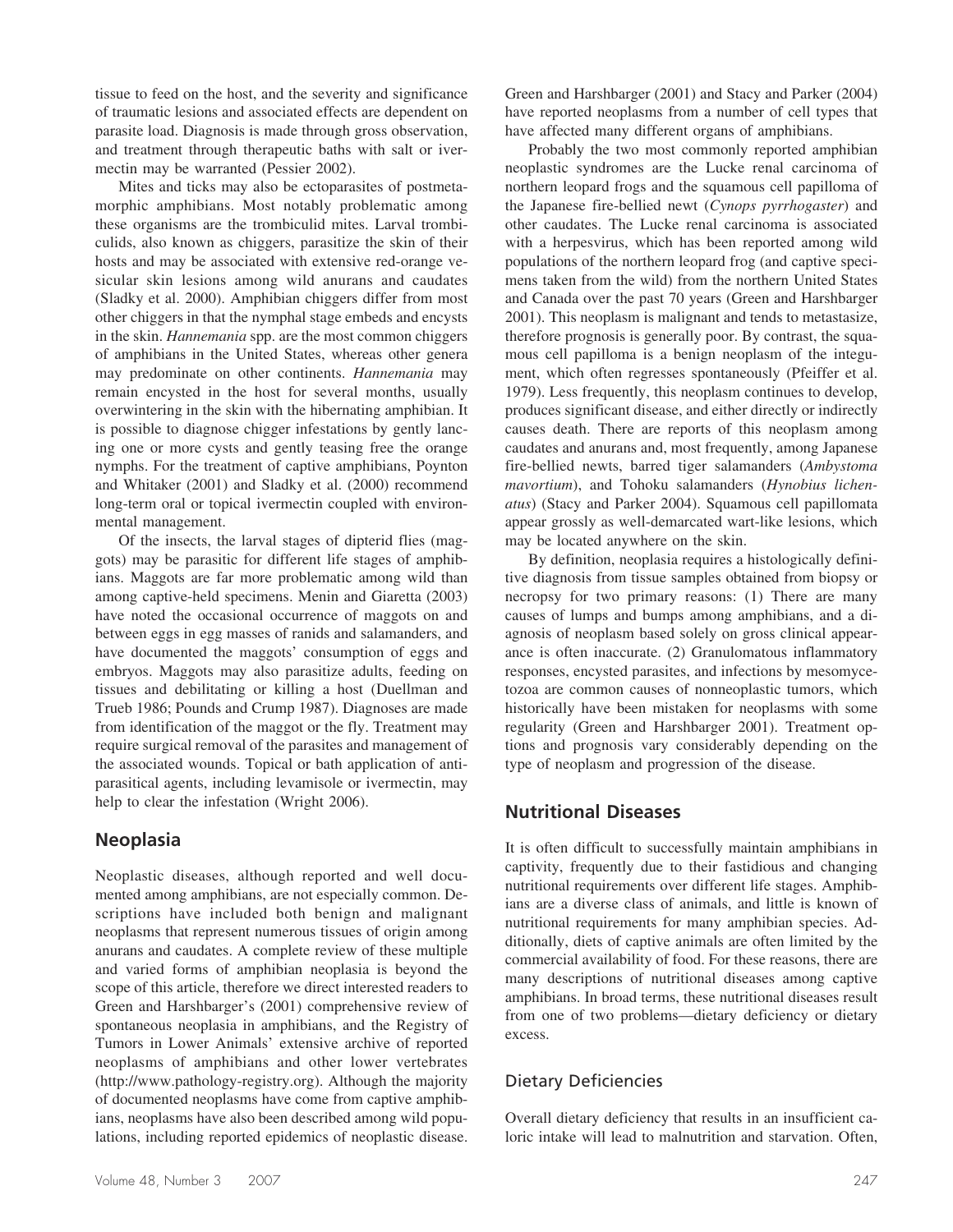this occurrence is due to a poor understanding of and failure to provide for the dietary needs of a particular species and life stage. Although adult amphibians are generally carnivorous, the types and sizes of food they will accept and even the timing of feedings will vary considerably and have a significant impact on their willingness to feed. In addition, many commonly offered food items, including a variety of insects, have inadequate levels or imbalanced ratios of some essential nutrients (Barker et al. 1998). Hence, a thorough understanding of the life history and particularities of the species and life stage in question as well as the nutrient composition of the diet offered is essential to good husbandry and providing adequate nutritional support. Clinical indications of malnutrition/starvation include anorexia and may also include weight loss, dehydration, and lethargy. Cachexia that mimics starvation may be due to other systemic disease, thus determination of any other causal factors is important. Regardless of etiology, as Wright and Whitaker (2001) have described, it is often necessary to provide malnourished amphibians with nutritional supportive care through assist-feeding.

Of the specific dietary problems that affect amphibians, some of the more commonly encountered challenges are the vitamin and mineral imbalances related to metabolic bone disease. Specifically, these imbalances include the failure to ingest or adequately process vitamin  $D_3$ , calcium, or phosphorus to maintain them in the proper ratios. Elevated levels of vitamin A may also interfere with normal metabolism of vitamin D and contribute to metabolic bone disease, Most often, however, metabolic bone disease is caused by low levels of calcium or improper calcium:phosphorus ratios in the insect prey (Wright and Whitaker 2001). Many insects used as food or prey, including mealworms, waxworms, earthworms, and fruit flies, have low levels of calcium or imbalanced calcium:phosphorus ratios (Barker et al. 1998). It is possible to correct this calcium deficiency by feeding the insects calcium-rich food or by dusting the insects with a calcium-rich powder. (Note: the "exoskeleton" of insects consists of chitin, which contains negligible amounts of calcium.) Although proper absorbance of ultraviolet radiation is an important consideration in the prevention of metabolic bone disease among reptiles, this link is not as well established for amphibians.

Descriptions of metabolic bone disease in many species of amphibians are available and include anurans, caudates, and caecilians. Clinical signs that typify this syndrome are indicative of inadequate bone mineralization and may include abnormal posture and locomotion, tetany, anasarca, dropsy, subcutaneous edema, vertebral deformity, mandibular deformity, pathological fractures of long bones, and absence of radio-opaque calcium carbonate in the endolymphatic sacs. It is possible to use radiology to confirm a diagnosis by highlighting the altered bone density and other related indications such as bone deformity or pathological fractures. Treatment is often difficult, particularly in advanced cases. Treatment regimes involve dietary supplementation with calcium and vitamin  $D_3$  or, alternatively, topical (bath) or parenteral calcium supplementation (Hadfield and Whitaker 2005; Wright 2006). The preferred treatment regime will be largely dependent on the species and life stage in question as well as the severity of disease.

Hypovitaminosis A may be an emerging nutritional disease of concern in captive amphibians in zoos and conservation programs (Wright 2006). Amphibians do not synthesize carotinoids, including vitamin A (retinol), therefore the animals must obtain these nutrients from food items. At present, investigators are uncertain whether vitamin A is the only essential carotinoid of amphibians or whether precursors such as carotene, lycopene, phytoene, or other isoprenoids are essential in the diet. In addition to being essential for maintaining epithelial integrity and bone metabolism, carotinoids also are incorporated into xanthophores in the amphibian skin (Frost-Mason et al. 1994). Clinical signs of hypovitaminosis A in captive postmetamorphic toads include listlessness, wasting, and reduced ability to capture live prey with the tongue. Pessier et al. (2005) reported this "short tongue syndrome" in captive Wyoming toads, and since that time, other investigators have observed the syndrome in other captive amphibians (Wright 2006). The principal histological finding in affected toads was squamous metaplasia of the tongue with consequent loss of mucous cells and sticky secretions on the surface of the tongue that are necessary to apprehend live insects. Parenteral, oral, or topical (bath) treatments with vitamin A may alleviate the deficiency, but recovery time has not been reported and supportive care, including force feeding, may be necessary during treatment.

Investigators including Crawshaw (2003) and Wright and Whitaker (2001) have associated the deficiency of B vitamins in amphibians with various neurological and musculoskeletal abnormalities, including hindlimb paresis and paralysis, scoliosis, and the spindly leg syndrome in a number of anuran species maintained in captivity. In many cases, investigators suspected that leeching of the B vitamins from the diet was a causal factor that B vitamin supplementation of the water could offset. Thiamine (vitamin  $B_1$ ) deficiency causes neurological dysfunction and is reported among many different vertebrate species fed diets that contain certain fishes and invertebrates rich in the enzyme thiaminase. Wright and Whitaker (2001) have reported clinical signs and lesions that include paralysis and peripheral nerve demyelination, consistent with thiamine deficiency among captive amphibians. Usually this deficiency is reversible with thiamine supplementation given topically or parenterally as treatment and as a feed additive to prevent further occurrence (Crawshaw 2003).

### Dietary Excess

Captive amphibians fed diets with a surplus of energy may become obese. Like malnutrition, this phenomenon is most likely to occur in amphibians when care providers do not carefully consider specific dietary requirements and caloric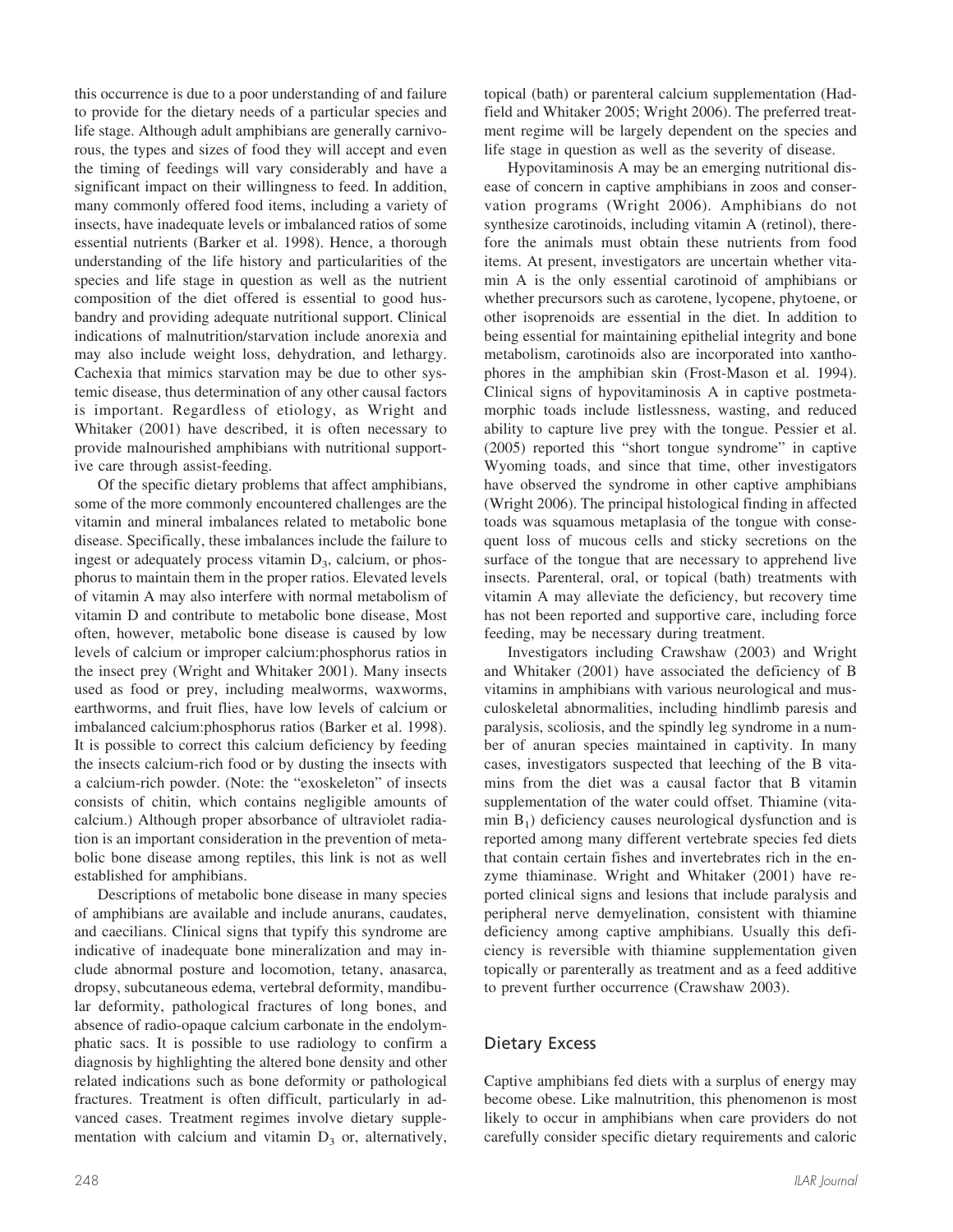needs. Gastric overload, which results from consumption of an excessive quantity of food such as oversized prey, is a syndrome of more immediate concern with an overfed amphibian because this occurrence represents a medical emergency. The resultant overdistension of the stomach may compromise respiration and circulation, which places the animal at risk for hypovolemic shock unless it is treated immediately. Usually it is necessary to remove the food item(s) from the stomach surgically; however, in some cases, it may be possible to carefully remove the material through the mouth via forceps or endoscopy (Wright and Whitaker 2001). Similarly, gastric or intestinal impactions may present as surgical emergencies. These occurrences generally result from the ingestion of nonfood items such as cage substrate.

Generally, dietary deficiencies are more likely to occur than dietary oversupplementation with regard to specific nutrients. However, excessive dietary intake of the fatsoluble vitamins A and D has been associated with disease in situations involving high concentrations of vitamins in feed or prey. Hypervitaminosis A is principally a disease of African clawed frogs (*Xenopus* spp.) that are fed mammalian livers or whole immature rodents, both of which are rich sources of vitamin A**.** In these circumstances, hypervitaminosis A may play a role in the development of metabolic bone disease and cause anemia, liver damage, and chronic weight loss (Crawshaw 2003). Frye (1992) has described hypervitaminosis  $D_3$  in the ornate horned frog (*Ceratophrys ornata*) fed goldfish high in D<sub>3</sub>. The author noted anasarca, or generalized edema, and debilitation along with mineralization of soft tissues in this animal. Thus, when an investigator or care provider suspects hypervitaminosis, it is essential to adjust the diet accordingly to treat existing disease or to prevent recurrence.

The literature includes reports (Wright and Whitaker 2001) that describe oxalate toxicity in amphibians on diets that have contained oxalate-rich plants including spinach and kale. High dietary oxalate levels predispose some amphibian species to the development of renal calculi and associated urinary disease (Figure 5). Herbivorous aquatic life stages are most at risk. Wright and Whitaker (2001) observed this disease in captive tadpoles and frogs consuming spinach or crickets that fed on an oxalate-containing plant.

Corneal lipidosis is a relatively common ocular disorder among aged captive amphibians that has been associated with high levels of dietary cholesterol. Shilton et al. (2001) documented a correlation between high dietary cholesterol level, corneal lipid deposition, and high serum cholesterol level. Clinically, corneal lipidosis first appears as a haziness that may progress to opacity and blindness (Keller and Shilton 2002). To prevent exacerbation of this condition, it is important to modify the diet. To date, there are no reports of successful treatment.

Nutritional diseases associated with excessive vitamin and mineral supplementation may be a potential problem in tropical and neotropical captive amphibians in zoological parks and captive breeding programs. Recently, the dra-



**Figure 5** Relict leopard frog (*Rana onca*) from a captive breeding program with nephrosis due to oxalate toxicity. Recently metamorphosed frogs presented with marked effusions in their lymphatic sacs and coelom. Note the grossly visible multifocal white renal calculi present in the mesonephros (kidney). The feed of this colony of larval relict leopard frogs consisted of a diet rich in oxalate-containing plants (spinach).

matic spread and devastating impact of *B. dendrobatidis* on Panamanian amphibians (Lips et al. 2006) has compelled many parks and facilities to attempt captive breeding programs for neotropical amphibians whose populations are extirpated and faced with extinction in the wild. Feeding habits and prey preferences for many newly captured neotropical amphibians are unknown. Although it is standard practice to supplement the diets of crickets and other live prey items or to dust the live prey items with a complex powder of vitamins and minerals, it is essential for animal caretakers to also consider that most neotropical amphibians originate from forests and soils that are notoriously depleted of minerals. Consequently, many neotropical animals are highly efficient at digesting, absorbing, and storing trace nutrients. The impact of feeding to neotropical amphibians crickets that are heavily dusted with vitamins and trace minerals has yet to be determined, but amphibian care givers should be aware of the potential for vitamin and mineral toxicities.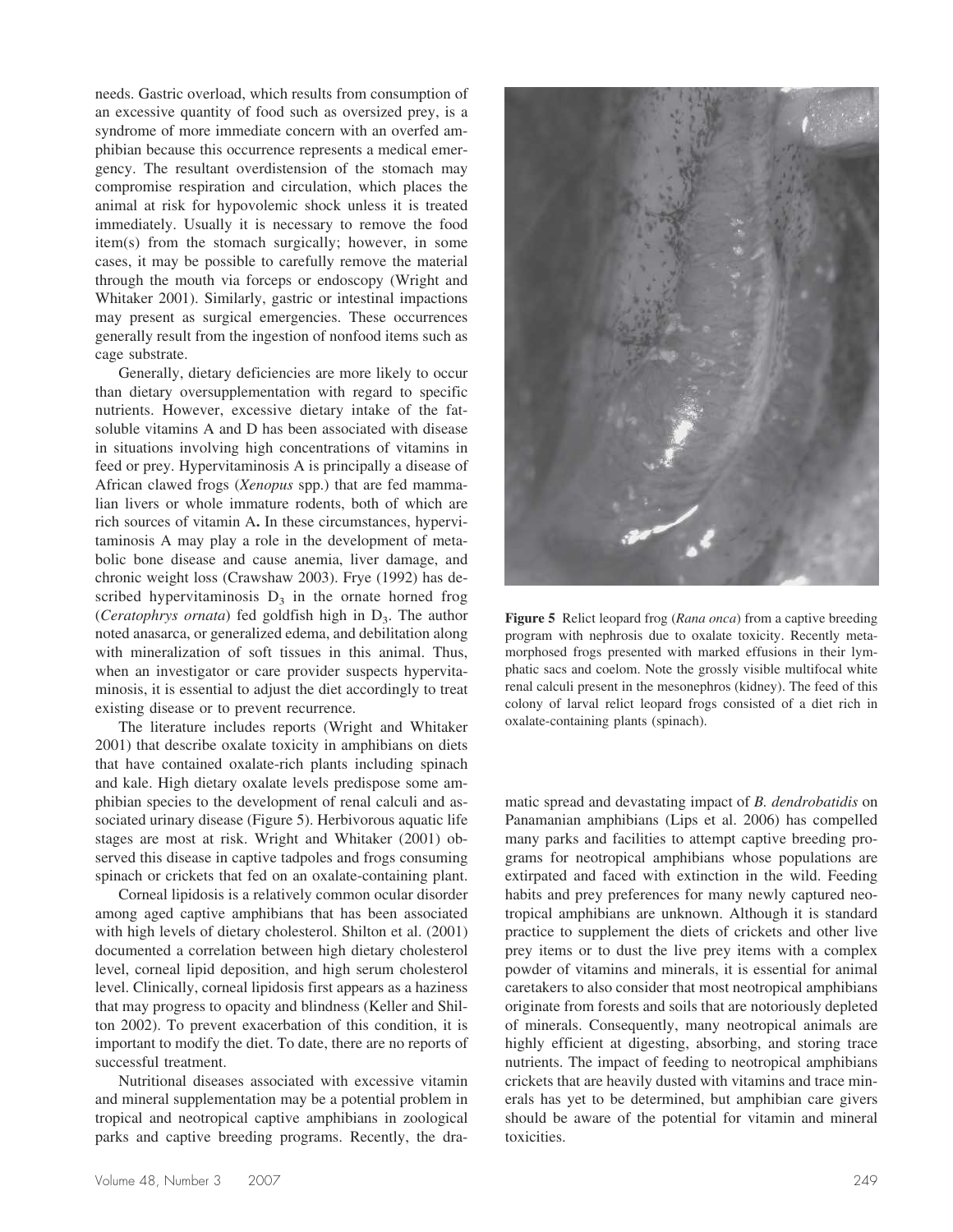## **Diseases Related to Environmental Management**

### Diseases Related to Improper Husbandry

For both captive and wild amphibian populations, diversions from ideal environmental conditions may be extremely detrimental to health and may relate either directly to development of disease or act as one or more stressors that indirectly predispose animals to diseases. Proper husbandry considerations for captive amphibians must include nutritional needs as well as space, temperature, moisture (humidity, precipitation, standing water), and light requirements, all of which will vary considerably among given species and life stages (Pough 2007, elsewhere in this issue). Dehydration may occur if a habitat is too dry, hyperthermia or hypothermia if it is improperly heated, and respiratory difficulties if premetamorphic stages of some species are held in inadequately oxygenated water.

Gas bubble disease is an environmental disease of fishes and aquatic amphibians that occurs when water is supersaturated with a gas. This disease generally occurs in captive amphibians due to unintentional overaeration of the water. Clinically, gas bubbles may be visible through the skin, particularly in the webs of the feet. Other signs of disease may include lethargy, hemorrhagic or skin ulcers, increased positive buoyancy, and death (Crawshaw 1992). Sequelae of gas bubble disease include necrosis or gangrene of extremities, saprolegniasis of extremities, and septicemia. Treatment is dependent on identification and correction of the underlying cause of supersaturation of the water.

The level of ultraviolet light is an important environmental consideration for amphibians. In free-living populations, elevated levels of ultraviolet-B radiation have been shown to have a detrimental impact on some species of amphibians by decreasing hatch rates, slowing growth and development, and altering behavioral patterns (Blaustein et al. 2003). Disease associated with ultraviolet radiation, although uncommon, is possible among captive amphibians that are maintained under direct sunlight or artificial ultraviolet light. High-level exposure may produce sunburn with potentially lethal secondary skin infections. Clinical signs of sunburn include increased mucous production, erythema, blistering, ulceration, and sloughing of affected skin. Treatment of sunburn involves supportive care, including the use of systemic antibiotics and artificial slime therapeutics (Wright 2001). To prevent further injury, it is essential to re-evaluate light bulbs and lighting regimes, including provision of temperature gradients and proper shading.

# Chemical Toxicity

Partly due to the high permeability of their skin, amphibians are very susceptible to toxic insult, and a variety of chemicals may be problematic in wild or captive animals. Nitrogen-based chemicals may act as toxicants in both situations.

Marco et al. (1999) have associated fertilizers and related products that contaminate natural waters via run-off with debilitation, malformations, and death of tadpoles of pondbreeding amphibians.

In closed aquatic culture systems, build-up of nitrogenous waste products such as ammonia and nitrites may be harmful or lethal for aquatic amphibians, much as they are for fishes. Often, disruption of or failure to establish adequate biological filtration will result in problems related to excessive nitrogenous waste build-up. Water quality testing is an essential preventive measure against disease, and routine testing for nitrogenous wastes is an important component. Unionized ammonia levels greater than 0.02 ppm are potentially problematic (Diana et al. 2001). Increased mucous production, altered skin pigmentation, and abnormal swimming/behavior may all be signs of ammonia toxicity. Left unresolved, this syndrome is often lethal. Chronic toxicity may also occur with lower levels of ammonia and may produce immunosuppression and increased susceptibility to infectious diseases (Whitaker 2001). Nitrite toxicity may also occur among amphibians, and we generally advise maintaining nitrite levels below 0.1 ppm. Nitrite toxicity produces a methemoglobinemia and compromises blood oxygen delivery to tissues (Diana et al. 2001). Treatment for nitrogenous waste toxicity involves water changes and correction of any underlying causal factors (e.g., inadequate water filtration, high stocking density). It is also possible to treat amphibians that have methemoglobinemia resulting from nitrite toxicity with aerated baths with methylene blue (Diana et al. 2001).

Various pesticides, either as environmental contaminants that affect wild populations or as chemical treatments used in facilities where amphibians are cultured, may have toxic effects. These chemicals include many classes of potential toxicants such as organophosphates, carbamates, organochlorines, rotenone, and pyrethroids. Effects may vary with dose, species, life stage, and the chemical in question. Generally, the hallmark clinical signs of pesticide toxicity are neurological and potentially include tremors, seizures, reduced righting reflex and locomotor activity, and abnormal posture and behavior. Rotenone toxicity produces signs that are consistent with respiratory distress. High doses and prolonged exposures are often lethal, and pesticide exposures have been implicated in mortality events among wild populations of frogs (Sparling et al. 2001). Blaustein et al. (2003) and Hayes et al. (2006) have also associated sublethal environmental exposures with generalized debilitation, including impaired growth and development and impaired immune function. In addition, investigators including Hayes et al. (2006) and MacKenzie et al. (2003) have linked exposure to a number of pesticides with reproductive impairment, including the development of intersex gonads among amphibians.

Heavy metal toxicity is also problematic among amphibians. Blaustein et al. (2003) have described deleterious effects in association with a number of metals including copper, lead, aluminum, mercury, zinc, cadmium, arsenic,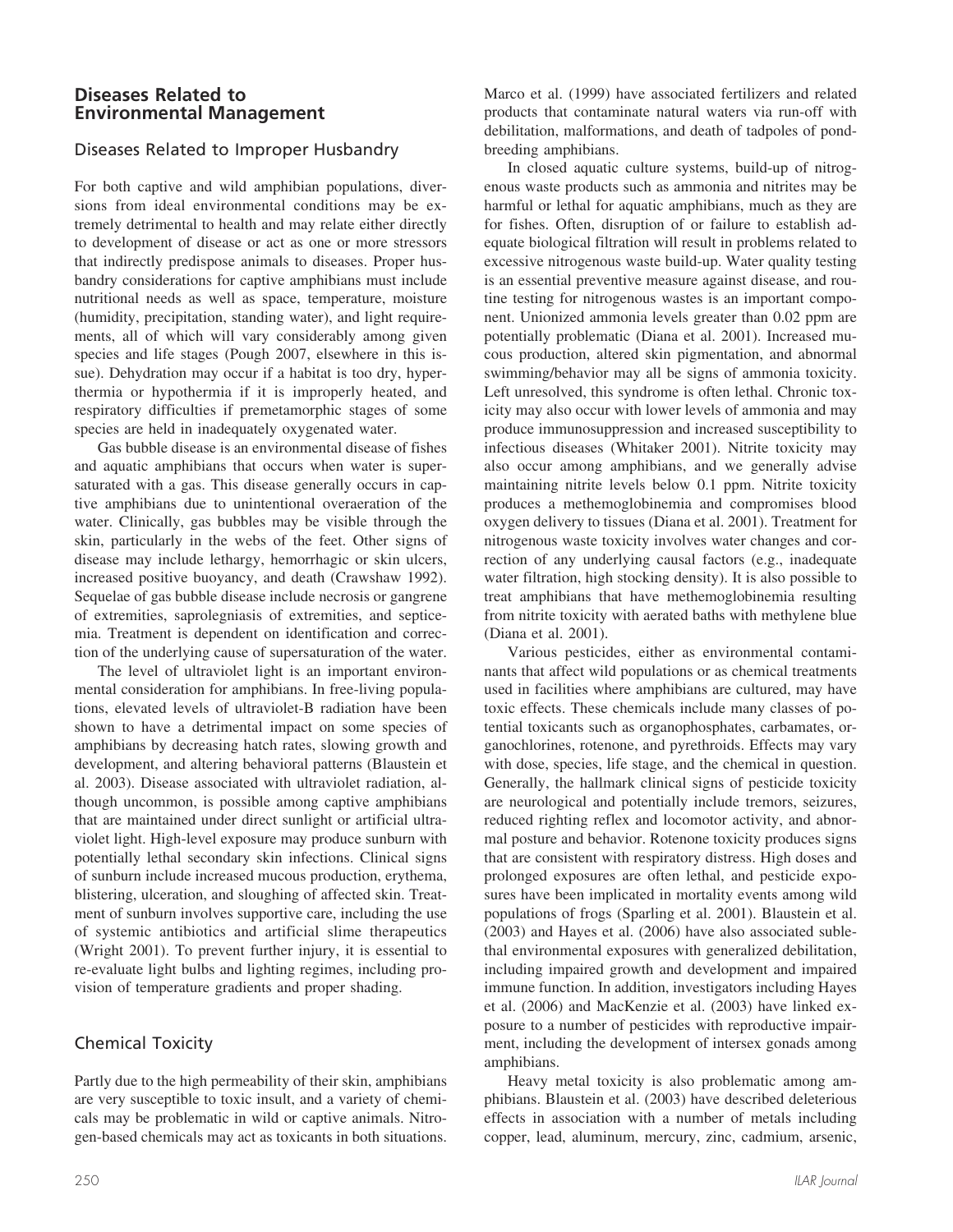silver, manganese, molybdenum, and antimony. Of these, metals commonly used in cage enclosures or plumbing are most likely to harm captive specimens. Because of this potential for leeching and toxicity, and as discussed elsewhere in this issue (Browne et al. 2007), we strongly advise against the use of metal in enclosures or plumbing for amphibian maintenance.

Chemicals that are used routinely as cleaning agents or disinfectants in laboratories and animal culture facilities are also potentially lethal to amphibians. Chlorinated cleaning agents such as bleach are highly toxic to many species of amphibians, particularly to aquatic life stages; and even the low-level concentrations usually found in chlorinated tap water may be harmful over time (Diana et al. 2001). Higher levels may be acutely harmful or lethal and may produce hemorrhagic and ulcerative skin lesions and death (Crawshaw 1992). Iodine-based disinfectants, particularly povidone-iodine, may also produce toxicoses that involve generalized debilitation and death (Crawshaw 2003; Diana et al. 2001). Soaps and detergents, if not completely rinsed, have a similar effect on tadpoles. Generally, it is wise to assume that any cleaning agent applied to enclosures or equipment to be used for amphibian husbandry is a potential toxin, which requires vigorous and thorough rinsing before use. In addition, it is equally important to carefully consider any stain or residue that a cleaning agent leaves behind because it may potentially leech the compound and produce toxicity (Diana et al. 2001).

## **Concluding Thoughts**

While this review cannot describe every known disease of amphibians, it does attempt to address the major diseaserelated issues that will likely be encountered in the laboratory, the classroom, or similar settings involving the use of captive-bred or recently caught wild amphibians. The reader must be aware that countless other infectious and noninfectious diseases may also be problematic in these settings. Furthermore, additional emerging diseases are continually being reported for domestic and wild animals, either as novel pathogens are discovered or as familiar pathogens are observed affecting new species of hosts. As our contact with and understanding of amphibian species continue to increase, so will our awareness of their many and varied diseases. Amphibian medicine is certainly a growing specialty within veterinary medicine. The numbers of veterinarians and scientists specializing in or focusing their work on amphibians and their diseases are increasing. Likewise, the body of available literature including textbooks and peerreviewed journal articles pertaining to amphibian health and disease is expanding. The reader is urged to become familiar with and take full advantage of these types of resources at their disposal.

The amphibian caretaker must also recognize that good husbandry practices and a sound, thorough knowledge of the species and life stage of interest will go a long way

toward reducing the potential for disease among captive amphibian colonies or specimens. Recognition of the indicators of poor health and the behavioral and physical clinical signs of disease as described throughout this review are critical components of good husbandry practices for the amphibian caretaker.

### **References**

- Annis SL, Dastoor FP, Ziel H, Daszak P, Longcore JE. 2004. A DNAbased assay identifies *Batrachochytrium dendrobatidis* in amphibians. J Wildl Dis 40:420-428.
- Barker D, Fitzpatrick MP, Dierenfeld ES. 1998. Nutrient composition of selected whole invertebrates. Zoo Biol 17:123-134.
- Berger L, Speare R, Daszak P, Green DE, Cunningham AA, Goggin CL, Slocombe R, Ragan MA, Hyatt AD, McDonald KR, Hines HB, Lips KR, Marantelli G, Parkes H. 1998. Chytridiomycosis causes amphibian mortality associated with population declines in the rainforests of Australia and Central America. Proc Natl Acad Sci U S A 95:9031-9036.
- Berger L, Volp K, Mathews S, Speare R, Timms P. 1999. *Chlamydia pneumoniae* in a free-ranging giant barred frog (*Mixophyes iteratus*) from Australia. J Clin Microbiol 37:2378-2380.
- Blaustein AR, Hokit DG, O'Hara RK. 1994. Pathogenic fungus contributes to amphibian losses in the Pacific Northwest. Biol Cons 67:251-254.
- Blaustein AR, Romansic JM, Kiesecker JM, Hatch AC. 2003. Ultraviolet radiation, toxic chemicals, and amphibian population declines. Divers Distrib 9:123-140.
- Blaustein AR, Romansic JM, Scheessele EA, Han BA, Pessier AP, Longcore JE. 2005. Interspecific variation in susceptibility of frog tadpoles to the pathogenic fungus *Batrachochytrium dendrobatidis*. Cons Biol 19:1460-1468.
- Blumer C, Zimmermann DR, Weilenmann R, Vaughan L, Pospischil A. 2007. Chlamydiae in free-ranging and captive frogs in Switzerland. Vet Pathol 44:144-150.
- Bodetti TJ, Jacobson ER, Wan C, Hafner L, Pospischil A, Rose K, Timms P. 2002. Molecular evidence to support the expansion of the host range of *Chlamydophila pneumoniae* to include reptiles as well as humans, horses, koalas and amphibians. Syst Appl Microbiol 25:146-152.
- Bollinger TK, Mao J, Schock D, Brigham RM, Chinchar VG. 1999. Pathology, isolation, and preliminary molecular characterization of a novel iridovirus from tiger salamanders in Saskatchewan. J Wildl Dis 35:413-429.
- Boyle DG, Boyle DB, Olsen V, Morgan JAT, Hyatt AD. 2004. Rapid quantitative detection of chytridiomycosis (*Batrachochytrium dendrobatidis*) in amphibian samples using real-time Taqman PCR assay. Dis Aquat Organ 60:141-148.
- Browne RK, Odum RA, Herman T, Zippel K. 2007. Facility design and associated services for the study of amphibians. ILAR J 48:188-202.
- Browne RK, Scheltinga DM, Pomering M, Mahony M. 2002. Testicular myxosporidiasis in anurans, with a description of *Myxobolus fallax* n. sp. Syst Parasitol 52:97-110.
- Brunner JL, Richards K, Collins JP. 2005. Dose and host characteristics influence virulence of ranavirus infections. Oecologia 144:399-406.
- Burton AN, McClintock J, Rempel JG. 1966. Western equine encephalitis virus in Saskatchewan garter snakes and leopard frogs. Science 154: 1029-1031.
- Chai N, Deforges L, Sougakoff W, Truffot-Pernot C, DeLuze A, Demeneix B, Clement M, Bomsel MC. 2006. *Mycobacterium szulgai* infection in a captive population of African clawed frogs (*Xenopus tropicalis*). J Zoo Wildl Med 37:55-58.
- Cicmanec JL, Ringler DH, Beneke ES. 1973. Spontaneous occurrence and experimental transmission of the fungus, *Fonsecaea pedrosoi*, in the marine toad, *Bufo marinus.* Lab Anim Sci 23:43-47.
- Crawshaw G. 2003. Anurans (Anura, Salienta): Frogs, toads. In: Fowler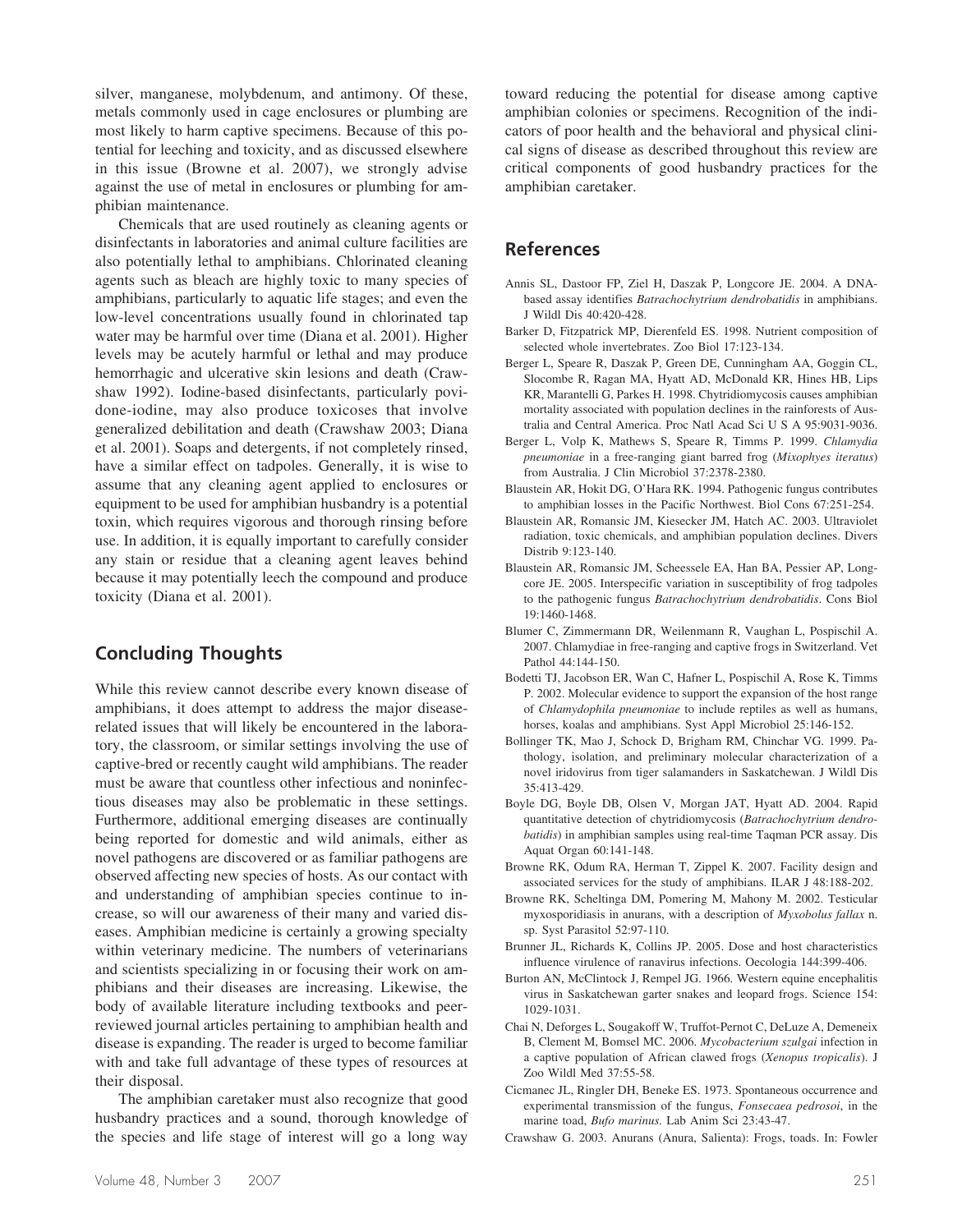ME, Miller RE, eds. Zoo and Wild Animal Medicine. 5th ed. St. Louis: Elsevier Science. p 22-33.

- Crawshaw GJ. 1992. Amphibian medicine. In: Kirk RW, Bonagura JD, Osborne CA, eds. Current Veterinary Therapy. XI. Small Animal Practice. Philadelphia: W.B. Saunders Company. p 1219-1230.
- Cunningham AA, Langton TES, Bennett PM, Lewin JF, Drury SEN, Gough RE, Macgregor SK. 1996a. Pathological and microbiological findings from incidents of unusual mortality of the common frog (*Rana temporaria*). Philo Trans Biol Sci 351:1539-1557.
- Cunningham AA, Sainsbury AW, Cooper JE. 1996b. Diagnosis and treatment of a parasitic dermatitis in a laboratory colony of African clawed frogs (*Xenopus laevis*). Vet Rec 138:640-642.
- Daszak P, Berger L, Cunningham AA, Hyatt AD, Green DE, Speare R. 1999. Emerging infectious diseases and amphibian population declines. Emerg Infect Dis 5:735-748.
- Diana SG, Beasley VB, Wright KM. 2001. Clinical toxicology. In: Wright KM, Whitaker BR, eds. Amphibian Medicine and Captive Husbandry. Malabar FL: Krieger Publishing Company. p 223-232.
- Docherty DE, Meteyer CU, Wang J, Mao J, Case ST, Chinchar VG. 2003. Diagnostic and molecular evaluation of three iridovirus-associated salamander mortality events. J Wildl Dis 39:556-566.
- Duellman WE, Trueb L. 1986. Biology of Amphibians. New York: Mc-Graw-Hill. p 243-244.
- Duncan AE, Garner MM, Bartholomew JL, Reichard TA, Nordhausen RW. 2004. Renal myxosporidiasis in Asian horned frogs (*Megophrys nasuta*). J Zoo Wildl Med 35:381-386.
- Eiras JC. 2005. An overview on the myxosporean parasites in amphibians and reptiles. Acta Parasitol 50:267-275.
- Essbauer S, Ahne W. 2001. Viruses of lower vertebrates. J Vet Med Infect Dis Vet Pub Health 48:401-476.
- Feldman SH, Wimsatt JH, Green DE. 2005. Phylogenetic classification of the frog pathogen *Amphibiothecum (Dermosporidium) penneri* based on small ribosomal subunit sequencing. J Wildl Dis 41:701-706.
- Fowler ME. 1986. Amphibians. In: Fowler ME, ed. Zoo and Wild Animal Medicine. 2nd ed. Philadelphia: W.B. Saunders Company. p 99-184.
- Frank W. 1975. Mycotic infections in amphibians and reptiles. In: Page LE, ed. Wildlife Diseases. New York: Plenum Press. p 73-87.
- Frost-Mason S, Morrison R, Mason K. 1994. Pigmentation. In: Heatwole H, ed. Amphibian Biology. Vol 1. The Integument. Chipping Norton New South Wales: Surrey Beatty & Sons. p 64-97.
- Frye FL. 1992. Anasarca in an Argentine horned frog *Ceratophrys ornata*. J Sm Exot Anim Med 1:148-149.
- Frye FL, Gillespie DS. 1989. Saprolegniasis in a zoo collection of aquatic amphibians. Orlando: International Colloquium on the Pathology of Reptiles and Amphibians. p 43.
- Gamble KC, Garner MM, West G, Didier ES, Cali A, Alvarado TP. 2005. Kyphosis associated with microsporidial myositis in San Marcos salamanders, *Eurycea nana*. J Herpetol Med Surg 15:14-18.
- Gauthier DT, Rhodes MW, Vogelbein WK, Kator H, Ottinger CA. 2003. Experimental mycobacteriosis in striped bass *Morone saxitilis*. Dis Aquat Organ 54:105-117.
- Gould AR, Hyatt AD, Hengstberger SH, Whittington RJ, Coupar BEH. 1995. A polymerase chain reaction (PCR) to detect epizootic haematopoietic necrosis virus and Bohle iridovirus. Dis Aquat Organ 22:211- 215.
- Graczyk TK, Cranfield MR, Bicknese EJ, Wisnieski AP. 1996. Progressive ulcerative dermatitis in a captive, wild-caught, South American giant tree frog (*Phyllomedusa bicolor*) with microsporidial septicemia. J Zoo Wildl Med 27:522-527.
- Granoff A. 1989. Viruses of amphibia: An historical perspective. In: Ahne W, Kurstak E, eds. Viruses of Lower Vertebrates. Heidelberg: Springer-Verlag. p 3-12.
- Green DE. 2001. Pathology of amphibia. In: Wright KM, Whitaker BR, eds. Amphibian Medicine and Captive Husbandry. Malabar FL: Krieger Publishing Company. p 401-485.
- Green DE, Converse KA, Schrader AK. 2002. Epizootiology of sixty-four amphibian morbidity and mortality events in the USA, 1996-2001. Ann N Y Acad Sci 969:323-339.
- Green DE, Harshbarger JC. 2001. Spontaneous neoplasia in amphibia. In: Wright KM, Whitaker BR, eds. Amphibian Medicine and Captive Husbandry. Malabar FL: Krieger Publishing Company. p 335-400.
- Green SE, Bouley DM, Tolwani RJ, Waggie KS, Lifland BD, Otto GM, Ferrell JE Jr. 1999. Identification and management of an outbreak of *Flavobacterium menigosepticum* infection in a colony of South African clawed frogs (*Xenopus laevis*). J Am Vet Med Assoc 214:1833-1838.
- Greer AL, Berrill M, Wilson PJ. 2005. Five amphibian mortality events associated with ranavirus infection in south central Ontario, Canada. Dis Aquat Organ 67:9-14.
- Gruia-Gray J, Desser SS. 1992. Cytopathological observations and epizootiology of frog erythrocytic virus in bullfrogs (*Rana catesbeiana*). J Wildl Dis 28:34-41.
- Hadfield CA, Whitaker BR. 2005. Amphibian emergency medicine and care. Semin Avian Exot Pet Med 14:79-89.
- Hayes RO, Daniels JB, Maxfield HK, Wheeler RE. 1964. Field and laboratory studies on eastern equine encephalitis in warm- and coldblooded vertebrates. Am J Tropic Med Hygiene 13:595-606.
- Hayes TB, Case P, Chui S, Chung D, Haeffele C, Haston K, Lee M, Mai VP, Marjuoa Y, Parker J, Tsui M. 2006. Pesticide mixtures, endocrine disruption, and amphibian declines: Are we underestimating the impact? Environ Health Perspect 114(Suppl 1):40-50.
- Houlahan JE, Findlay CS, Schmidt BR, Meyers AH, Kuzmin SL. 2000. Quantitative evidence for global amphibian population declines. Nature 404:752-755.
- Hyatt AD, Gould AR, Zupanovic Z, Cunningham AA, Hengstberger S, Whittington RJ, Kattenbelt J, Coupar BEH. 2000. Comparative studies of piscine and amphibian iridoviruses. Arch Virol 145:301-331.
- Iglauer F, Willman F, Hilken G, Huisinga E, Dimigen J. 1997. Anthelmintic treatment to eradicate cutaneous capillariasis in a colony of South African clawed frogs (*Xenopus laevis*). Lab Anim Sci 47:477-482.
- Jacobson E, Origgi F, Heard D, Detrisac C. 2002. Immunohistochemical staining of chlamydial antigen in emerald tree boas (*Corallus caninus*). J Vet Diagn Invest 14:487-494.
- Jancovich JK, Davidson EW, Morado JF, Jacobs BL, Collins JP. 1997. Isolation of a lethal virus from the endangered tiger salamander *Ambystoma tigrinum stebbinsi*. Dis Aquat Organ 31:161-167.
- Johnson AJ, Wellehan JFX. 2005. Amphibian virology. Vet Clin Exot Anim Pract 8:53-65.
- Johnson ML, Berger L, Philips L, Speare R. 2003. Fungicidal effects of chemical disinfectants, UV light, desiccation and heat on the amphibian chytrid *Batrachochytrium dendrobatidis*. Dis Aquat Organ 57:255-260.
- Johnson ML, Speare R. 2005. Possible modes of dissemination of the amphibian chytrid *Batrachochytrium dendrobatidis* in the environment. Dis Aquat Organ 65:181-186.
- Johnson ML, Speare R. 2003. Survival of *Batrachochytrium dendrobatidis* in water: Quarantine and disease control implications. Emerg Infect Dis 9:922-925.
- Johnson PTJ, Lunde KB, Ritchie EG, Launer AE. 1999. The effect of trematode infection on amphibian limb development and survivorship. Science 284:802-804.
- Juopperi T, Karli K, DeVoe R, Grindem CB. 2002. Granulomatous dermatitis in a spadefoot toad (*Scaphiopus holbrooki*). Vet Clin Path 31: 137-139.
- Kattenbelt JA, Hyatt AD, Gould AR. 2000. Recovery of ranavirus dsDNA from formalin-fixed archival material. Dis Aquat Organ 39:151-154.
- Kawasaki M. 1972. Hemagglutination inhibiting substances in Japanese encephalitis infected frogs during and after hibernation. Igaku To Seibutsugaku 84:113-116.
- Keller CB, Shilton CM. 2002. The amphibian eye. Vet Clin Exot Anim Pract 5:261-274.
- Kiesecker JM, Belden LK, Shea K, Rubbo MJ. 2004. Amphibian decline and emerging disease. Am Scientist 92:138-147.
- Kiesecker JM, Blaustein AR, Miller CL. 2001. Transfer of a pathogen from fish to amphibians. Cons Biol 15:1064-1070.
- Klenk K, Komar N. 2003. Poor replication of West Nile virus (New York 1999 strain) in three reptiles and one amphibian species. Am J Tropic Med Hygiene 69:260-262.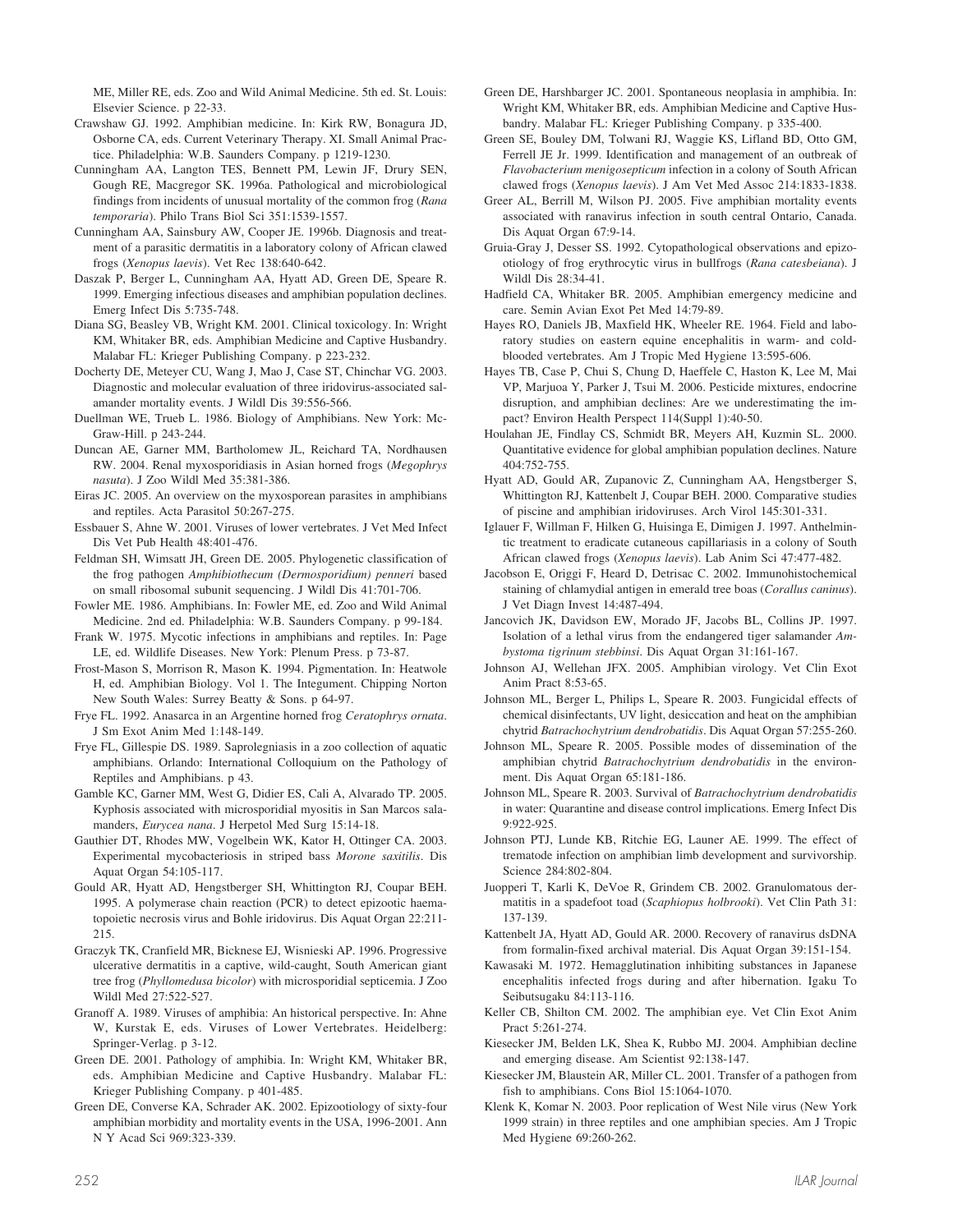Kriger KM, Hines HB, Hyatt AD, Boyle DG, Hero JM. 2006. Techniques for detecting chytridiomycosis in wild frogs: Comparing histology with real-time Taqman PCR. Dis Aquat Organ 71:141-148.

Lips KR, Brem F, Brenes R, Reeve JD, Alford RA, Voyles J, Carey C, Livo L, Pessier AP, Collins JP. 2006. Emerging infectious disease and the loss of biodiversity in a neotropical amphibian community. Proc Natl Acad Sci U S A 103:3165-3170.

Longcore JE, Pessier AP, Nichols DK. 1999. *Batrachochytrium dendrobatidis* gen. et sp. nov., a chytrid pathogenic to amphibians. Mycologia 91:219-227.

Lucke B. 1934. A neoplastic disease of the kidney of the frog, *Rana pipiens*. Am J Cancer 20:352-379.

Lunger PD, Darlington RW, Granoff A. 1965. Cell-virus relationships in the Lucke renal adenocarcinoma: An ultrastructural study. Ann N Y Acad Sci 186:289-314.

MacKenzie CA, Berrill M, Metcalfe C, Pauli BD. 2003. Gonadal differentiation in frogs exposed to estrogenic and antiestrogenic compounds. Environ Toxicol Chem 22:2466-2475.

Mao J, Tham TN, Gentry GA, Aubertin A, Chinchar VG. 1996. Cloning, sequence analysis and expression of the major capsid protein of the iridovirus frog virus 3. Virology 216:431-436.

Marco A, Quilchano C, Blaustein AR. 1999. Sensitivity to nitrate and nitrite in pond-breeding amphibians from the Pacific Northwest. Environ Toxicol Chem 18:2836-2839.

Masahito P, Nishioka M, Ueda H, Kato Y, Yamazaki I, Nomura K, Sugano H, Kitagawa T. 1995. Frequent development of pancreatic carcinomas in the *Rana nigromaculata* group. Cancer Res 55:3781-3784.

Maslow JN, Wallace R, Michaela M, Foskett H, Maslow EA, Kiehlbauch JA. 2002. Outbreak of *Mycobacterium marinum* infection among captive snakes and bullfrogs. Zoo Biol 21:233-241.

Mauel MJ, Miller DL, Frazier KS, Hines ME II. 2002. Bacterial pathogens isolated from cultured bullfrogs (*Rana catesbeiana*). J Vet Diag Invest 14:431-433.

Mazzoni R, Cunningham AA, Daszak P, Apolo A, Perdomo E, Speranza G. 2003. Emerging pathogen of wild amphibians in farms (*Rana catesbeiana*) farmed for international trade. Emerg Infect Dis 9:995-998.

Menin M, Giaretta AA. 2003. Predation on foam nests of leptodactyline frogs (Anura:Leptodactylidae) by larvae of *Beckeriella niger* (Diptera: Ephydridae). J Zool 261:239-243.

Mutschman F. 2004. Pathological changes in African hyperoliid frogs due to a myxosporidian infection with a new species of *Hoferellus* (Myxozoa). Dis Aquat Organ 60:215-222.

Olson ME, Gard S, Brown M, Hampton R, Morck DW. 1992. *Flavobacterium indologenes* infection in leopard frogs. J Am Vet Med Assoc 201:1766-1770.

Parker JM, Mikalian I, Hahn N, Diggs HE. 2002. Clinical diagnosis and treatment of epidermal chytridiomycosis in African clawed frogs (*Xenopus tropicalis*). Comp Med 52:265-268.

Parris MJ, Baud DR. 2004. Interactive effects of a heavy metal and chytridiomycosis on gray treefrog larvae (*Hyla chrysoscelis*). Copeia 2004: 344-350.

Pascolini R, Daszak P, Cunningham AA, Tei S, Vagnetti D, Bucci S, Fagotti A, DiRosa I. 2003. Parasitism by *Dermocystidium ranae* in a population of *Rana esculenta* complex in Central Italy and description of *Amphibiocystidium* n. gen. Dis Aquat Organ 56:65-74.

Patterson-Kane JC, Eckerlin RP, Lyons ET, Jewell MA. 2001. Strongyloidiasis in a Cope's grey tree frog (*Hyla chrysoscelis*). J Zoo Wildl Med 32:106-110.

Pessier AP. 2002. An overview of amphibian skin disease. Semin Avian Exot Pet Med 11:162-174.

Pessier AP, Linn M, Garner MM, Raymond JT, Dierenfeld ES, Graffam W. 2005. Suspected hypovitaminosis A in captive toads (*Bufo* spp.). Proceedings of the AAZV AAWV AZAA/NAG Joint Conference held in Omaha, NE, October 14-21, 2005. p 57.

Pessier AP, Nichols DK, Longcore JE, Fuller MS. 1999. Cutaneous chytridiomycosis in poison dart frogs (*Dendrobates* spp.) and White's tree frogs (*Litoria caerulea*). J Vet Diag Invest 11:194-199.

Pfeiffer CJ, Nagai T, Fujimura M, Tobe T. 1979. Spontaneous regressive

epitheliomas in the Japanese newt *Cynops pyrrhogaster*. Cancer Res 39:1904-1910.

Pough FH. 2007. Amphibian biology and husbandry. ILAR J 48:203-213.

Pounds JA, Crump ML. 1987. Harlequin frogs along a tropical montane stream: Aggregation and the risk of predation by frog-eating flies. Biotropica 19:306-309.

Poynton SL, Whitaker BR. 2001. Protozoa and metazoan infecting amphibians. In: Wright KM, Whitaker BR, eds. Amphibian Medicine and Captive Husbandry. Malabar FL: Krieger Publishing Company. p 193- 221.

Reed KD, Ruth GR, Meyer JA, Shukla SK. 2000. *Chlamydia pneumoniae* infection in a breeding colony of African clawed frogs (*Xenopus tropicalis*). Emerg Infect Dis 6:196-199.

Schuetz AW, Selman K, Samson D. 1978. Alterations in growth, function and composition of *Rana pipiens* oocytes and follicles associated with microsporidian parasites. J Exp Zoo 204:81-94.

Shilton CM, Crawshaw GJ, Keller CB, Connelly PW. 2001. Corneal lipid deposition in Cuban tree frogs (*Osteopilus septentrionalis*) and its relationship to serum lipids: An experimental study. J Zoo Wildl Med 32:305-319.

Sladky KK, Norton TM, Loomis MR. 2000. Trombiculid mites (*Hannemania* sp.) in canyon tree frogs (*Hyla arenicolor*). J Zoo Wildl Med 31:570-575.

Smith AW, Anderson MP, Skilling DE, Barlough JE, Ensley PK. 1986. First isolation of calicivirus from amphibians and reptiles. J Am Vet Med Assoc 47:1718-1721.

Smith SA. 2007. Compendium of drugs and compounds used in amphibians. ILAR J 48:297-300.

Sparling DW, Fellers GM, McConnell LL. 2001. Pesticides and amphibian population declines in California, USA. Environ Tox Chem 20:1591- 1595.

Speare R, Thomas AD, O'Shea P, Shipton WA. 1994. *Mucor amphibiorum* in the toad, *Bufo marinus,* in Australia. J Wildl Dis 30:399-407.

Speare R, Berger L, O'Shea P, Ladds PW, Thomas AD. 1997. Pathology of mucormycosis of cane toads in Australia. J Wildl Dis 33:105-111.

Speare R, Smith JR. 1992. An iridovirus-like agent isolated from the ornate burrowing frog *Limnodynastes ornatus* in northern Australia. Dis Aquat Organ 14:51-57.

Stacy BA, Parker JM. 2004. Amphibian oncology. Vet Clin N Am Exot Anim Pract 7:673-695.

Stephens LC, Cromeens DM, Robbins VW, Stromberg PC, Jardine JH. 1987. Epidermal capillariasis in South African clawed frogs (*Xenopus laevis*). Lab Anim Sci 31:341-344.

Taylor SK. 2001. Mycoses. In: Wright KM, Whitaker BR, eds. Amphibian Medicine and Captive Husbandry. Malabar FL: Krieger Publishing Company. p 181-191.

Taylor SK, Green DE, Wright KM, Whitaker BR. 2001. Bacterial diseases. In: Wright KM, Whitaker BR, eds. Amphibian Medicine and Captive Husbandry. Malabar FL: Krieger Publishing Company. p 159-179.

Taylor SK, Williams ES, Pier AC, Mills KW, Bock MD. 1999. Mucormycotic dermatitis in captive adult Wyoming toads. J Wildl Dis 35: 70-74.

Tweedell KS. 1989. Herpesviruses: Interaction with frog renal cells. In: Ahne W, Kurstak E, eds. Viruses of Lower Vertebrates. Heidelberg: Springer-Verlag. p 13-29.

Upton SJ, McAllister CT, Trauth SE. 1995. A new species of *Chloromyxum* (Myxozoa: Chloromyxidae) from the gall bladder of *Eurycea* spp. (Caudata: Plethodontidae) in North America. J Wildl Dis 31:394- 396.

Weldon C, du Preez LH, Hyatt AD, Muller R, Speare R. 2004. Origin of the amphibian chytrid fungus. Emerg Infect Dis 10:2100-2105.

Whitaker BR. 2001. Water quality. In: Wright KM, Whitaker BR, eds. Amphibian Medicine and Captive Husbandry. Malabar FL: Krieger Publishing Company. p 147-157.

Whitney E, Jamnback H, Means RG, Watthews TH. 1968. Arthropodborne-virus survey in St. Lawrence County, New York: Arbovirus reactivity in serum from amphibians, reptiles, birds, and mammals. Am J Tropic Med Hygiene 17:645-650.